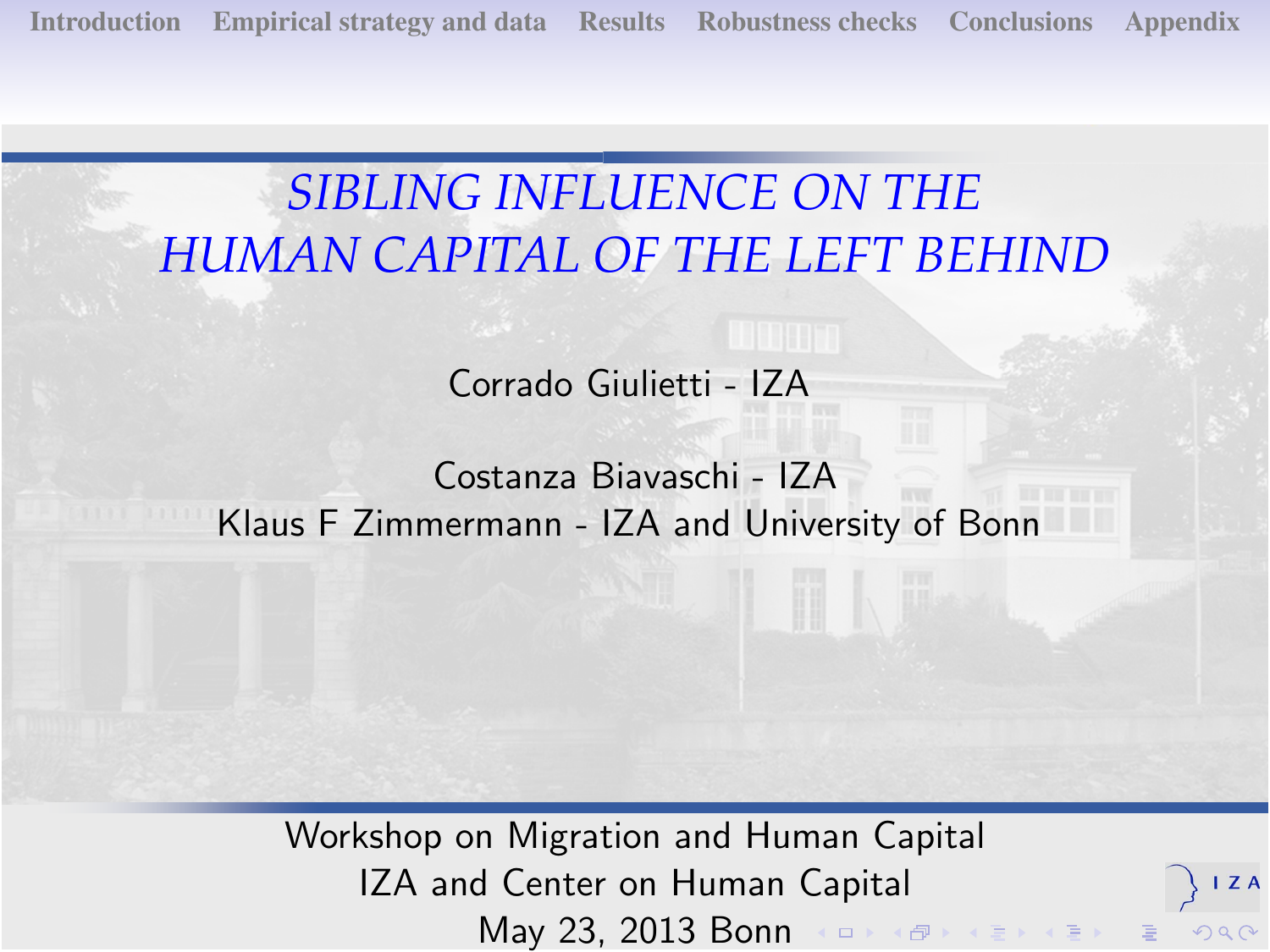# Introduction

- Growing literature on the effects of parental migration on the educational outcomes of the children left behind
- Context: mass rural-to-urban migration in China
- Urban migration often produces remittances which might be invested in children education

**K ロ ▶ K 御 ▶ K 唐 ▶ K 唐 ▶ 『唐 』** 

<span id="page-1-0"></span>• On the other hand, absence of parents can have detrimental effect on children outcomes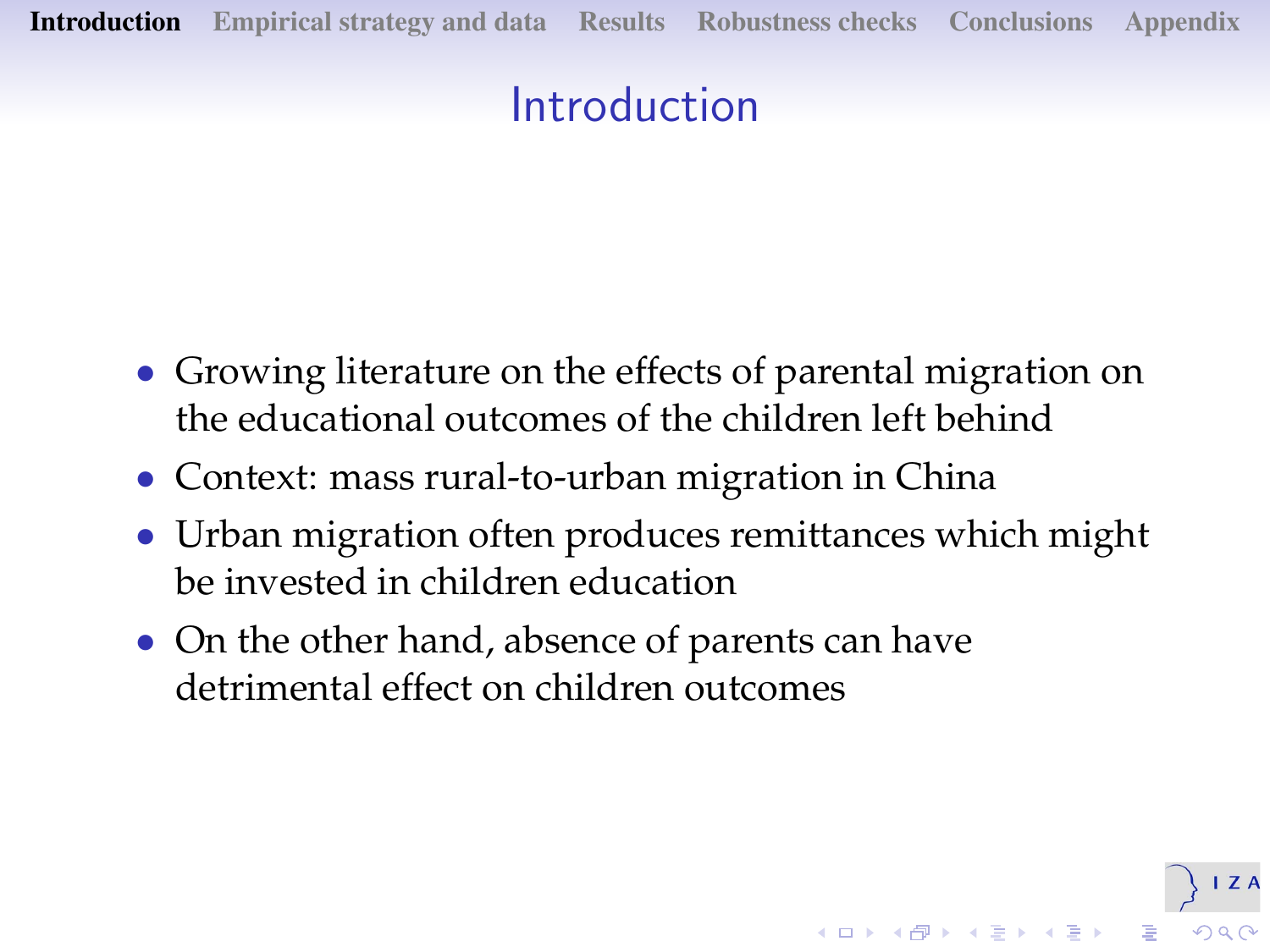# This paper: The Role of Sibling Influence?

- Siblings' correlations education/income capture "nature" vs "nurture" effects within household, common environments as well as the influence of one sibling on another (Black et al 2011)
- We study older sibling influence on the educational attainment of younger children left-behind
- In China:
	- Ancient Confucian code: "Fathers should be kind to their children, and sons should be obedient to their parents, and older brothers should love their younger siblings, and younger brothers should respect their older ones"
	- Brothers: parental authority; sisters: caretaker. How these affect cognitive development is an empirical question

 $I Z A$ 

 $2990$ 

 $\left( \begin{array}{ccc} 1 & 0 & 0 \\ 0 & 0 & 0 \\ 0 & 0 & 0 \\ 0 & 0 & 0 \\ 0 & 0 & 0 \\ 0 & 0 & 0 \\ 0 & 0 & 0 \\ 0 & 0 & 0 \\ 0 & 0 & 0 \\ 0 & 0 & 0 \\ 0 & 0 & 0 \\ 0 & 0 & 0 \\ 0 & 0 & 0 \\ 0 & 0 & 0 \\ 0 & 0 & 0 \\ 0 & 0 & 0 \\ 0 & 0 & 0 & 0 \\ 0 & 0 & 0 & 0 \\ 0 & 0 & 0 & 0 \\ 0 & 0 & 0 & 0 \\ 0 & 0 & 0 & 0 \\ 0 & 0 &$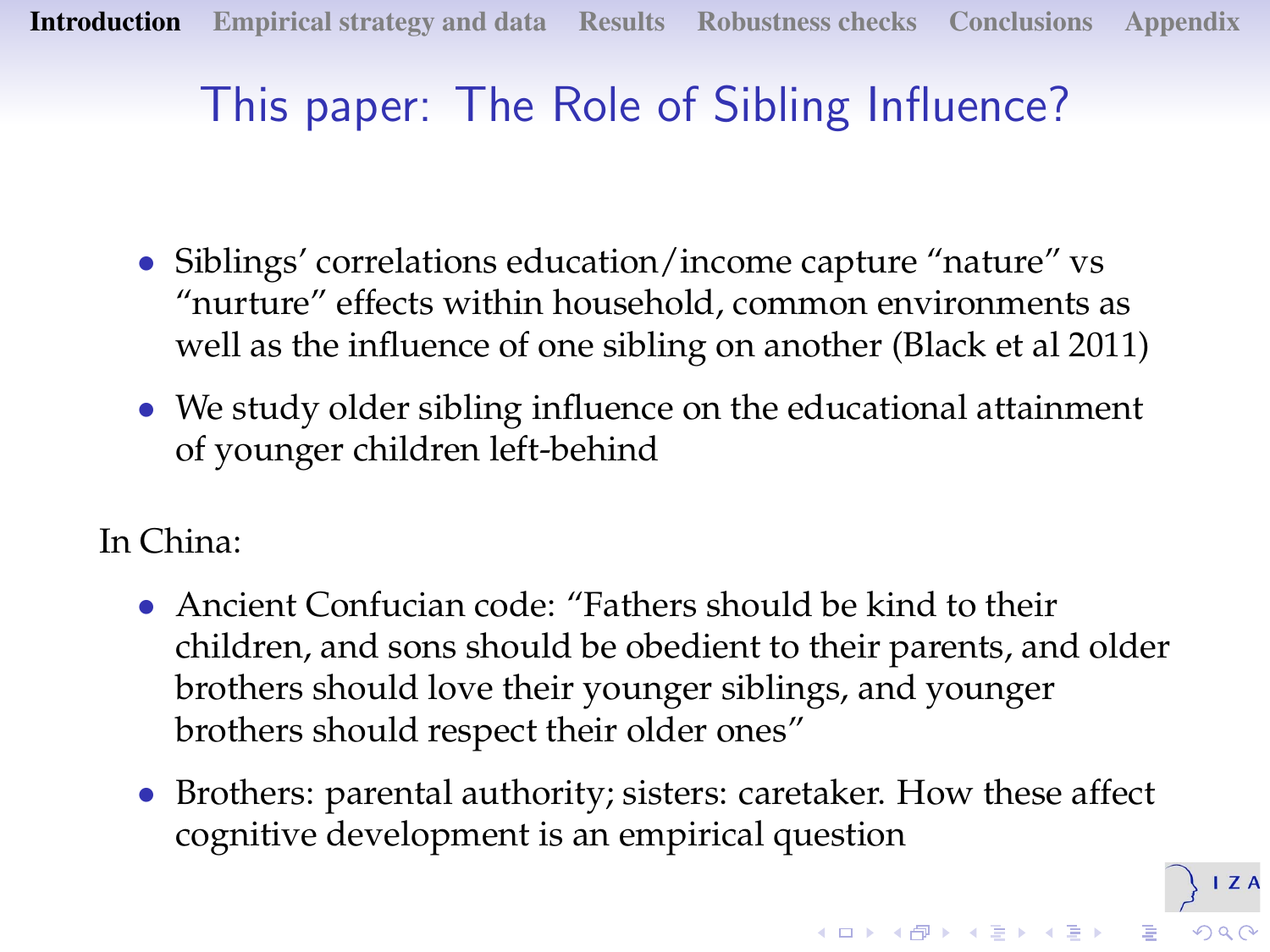# Preview of results

- Document the existence of sizable siblings influence on the educational attainment of children
- Effects are amplified among children left-behind, mainly in terms of language ability acquisition
- The positive influence of the older sibling is compensating the negative effects of being left behind
- <span id="page-3-0"></span>• It is primarily older sisters who exhibit positive influence on the performance of their younger siblings

**K ロ ▶ K 御 ▶ K 唐 ▶ K 唐 ▶ 『唐 』**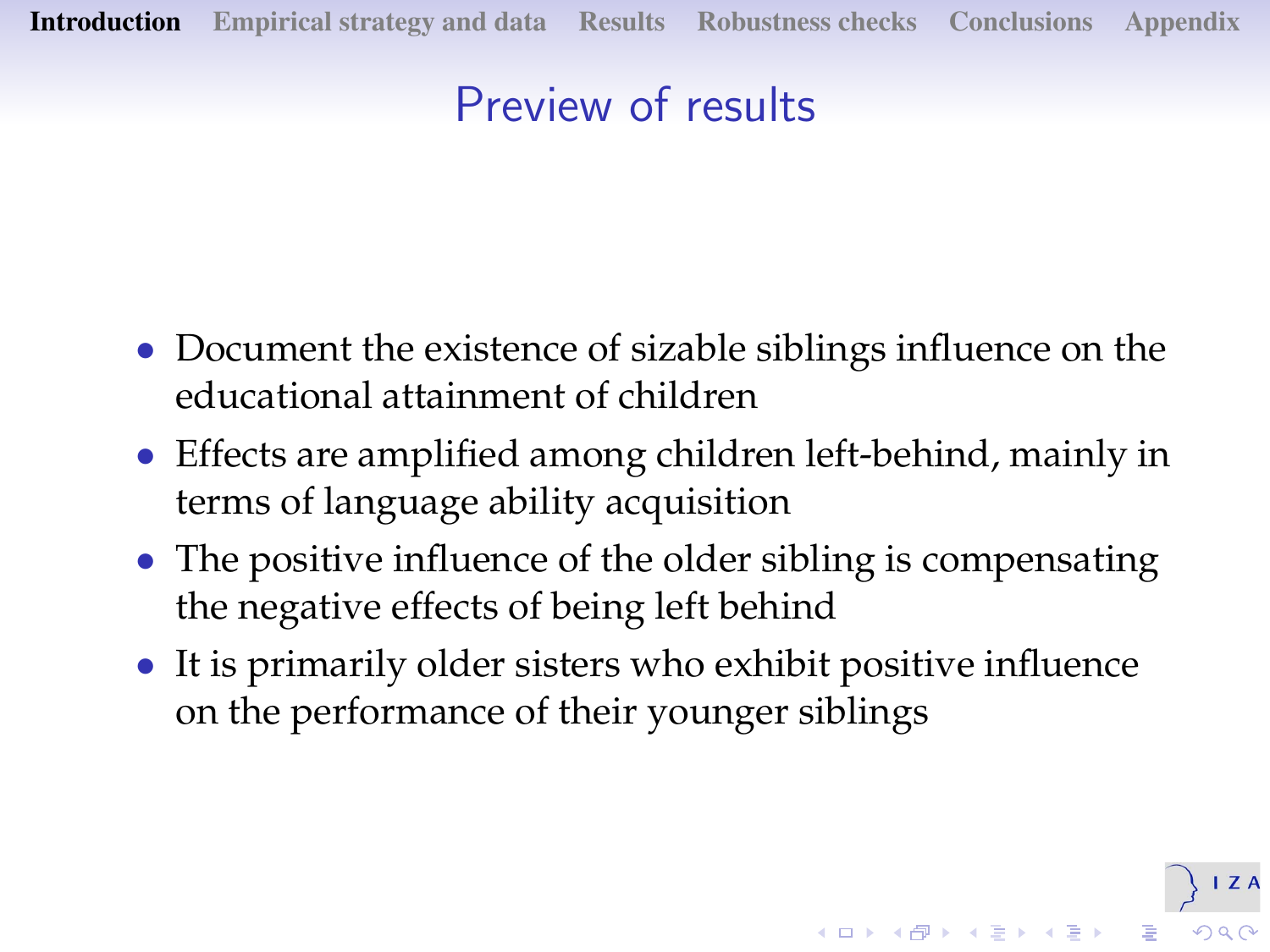# Econometric specification

We estimate the following specification by OLS and fixed effects:

$$
Score_{ijt}^{Y} = \beta_0 + \beta_1 Score_{ijt}^{O} + \beta_2 Left-Behind_{jt} + \gamma (Score_{ijt}^{O} \times Left-Behind_{jt}) + \beta_3 X_{ijt}^{Y} + \beta_4 W_{jt} + \eta_t + c_i + \epsilon_{ijt}.
$$

- Y represents young children in the family;  $O$  indicates the oldest child
- $Score_{ijt}^{\gamma}$  captures the score in Chinese or Math for the young child  $i$ , in family  $i$ , in year  $t$
- Left-Behind<sub>iit</sub> equals one if at least one of the parents has migrated for at least a month in the previous year
- $\bullet$  Score $^O_{ijt}$  measures the older siblings grade
- $\theta_1$  captures the sibling correlation between scores
- <span id="page-4-0"></span> $\bullet \ \ (\mathsf{Score}^O_{ijt} \times \mathsf{Left}\text{-}\mathsf{Behind}_{ijt})$  is the key variable, and measures the additional sibling influence if the ch[ild](#page-3-0)r[en](#page-5-0) [ar](#page-4-0)[e](#page-4-0) [l](#page-3-0)e[ft](#page-8-0)[b](#page-3-0)e[h](#page-8-0)[in](#page-9-0)[d](#page-0-0)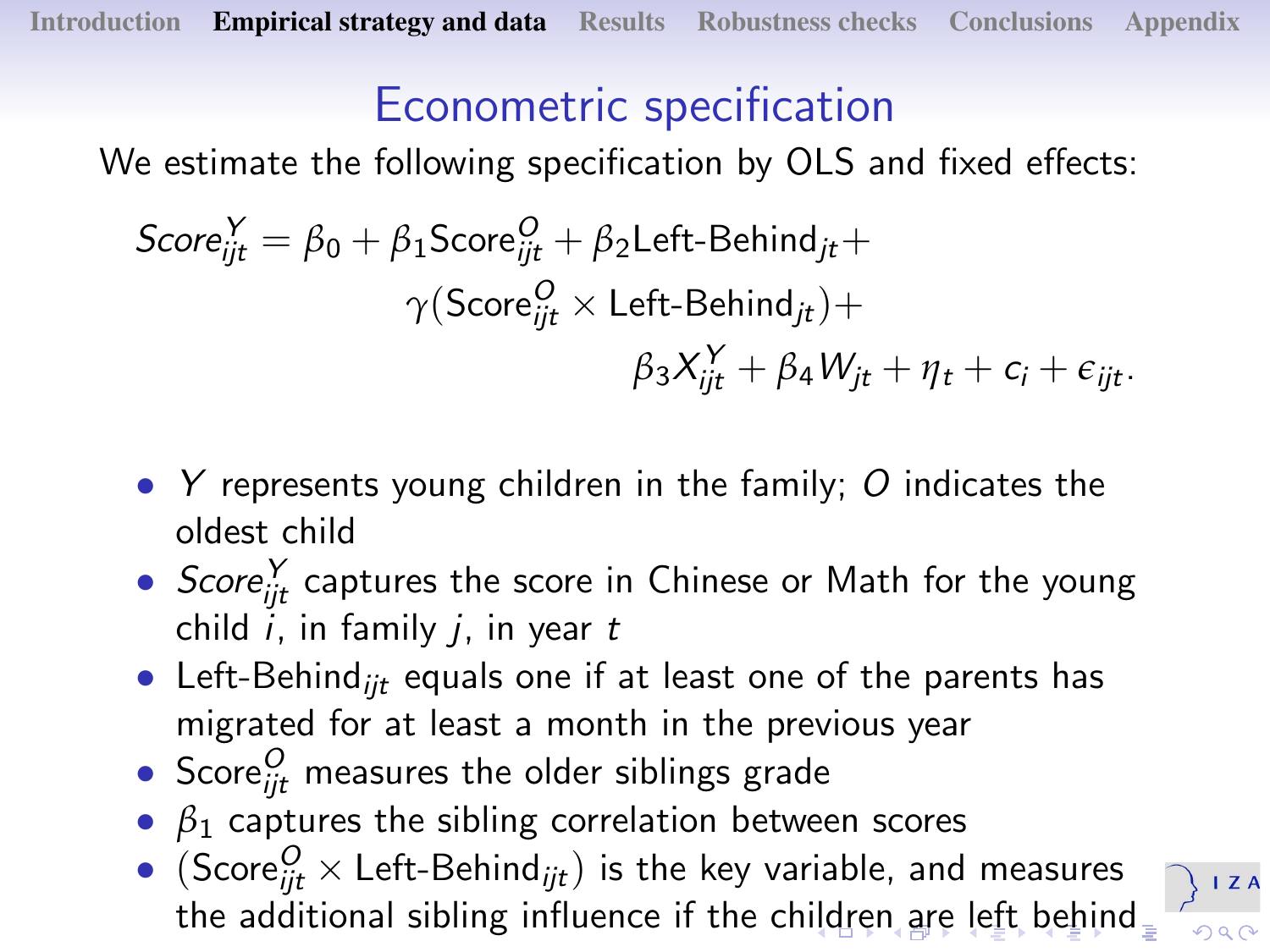[Introduction](#page-1-0) [Empirical strategy and data](#page-4-0) [Results](#page-9-0) [Robustness checks](#page-19-0) [Conclusions](#page-25-0) [Appendix](#page-27-0)

# Threats to causality

- Reverse causality between scores and migration
- Omitted variables: individual ability, household attributes, environmental factors

 $(1 - 1)$   $(1 - 1)$   $(1 - 1)$   $(1 - 1)$   $(1 - 1)$   $(1 - 1)$   $(1 - 1)$   $(1 - 1)$   $(1 - 1)$   $(1 - 1)$ 

 $\equiv$   $\Omega Q$ 

• Self-selection

<span id="page-5-0"></span>Fixed effect analysis and robustness/sensitivty tests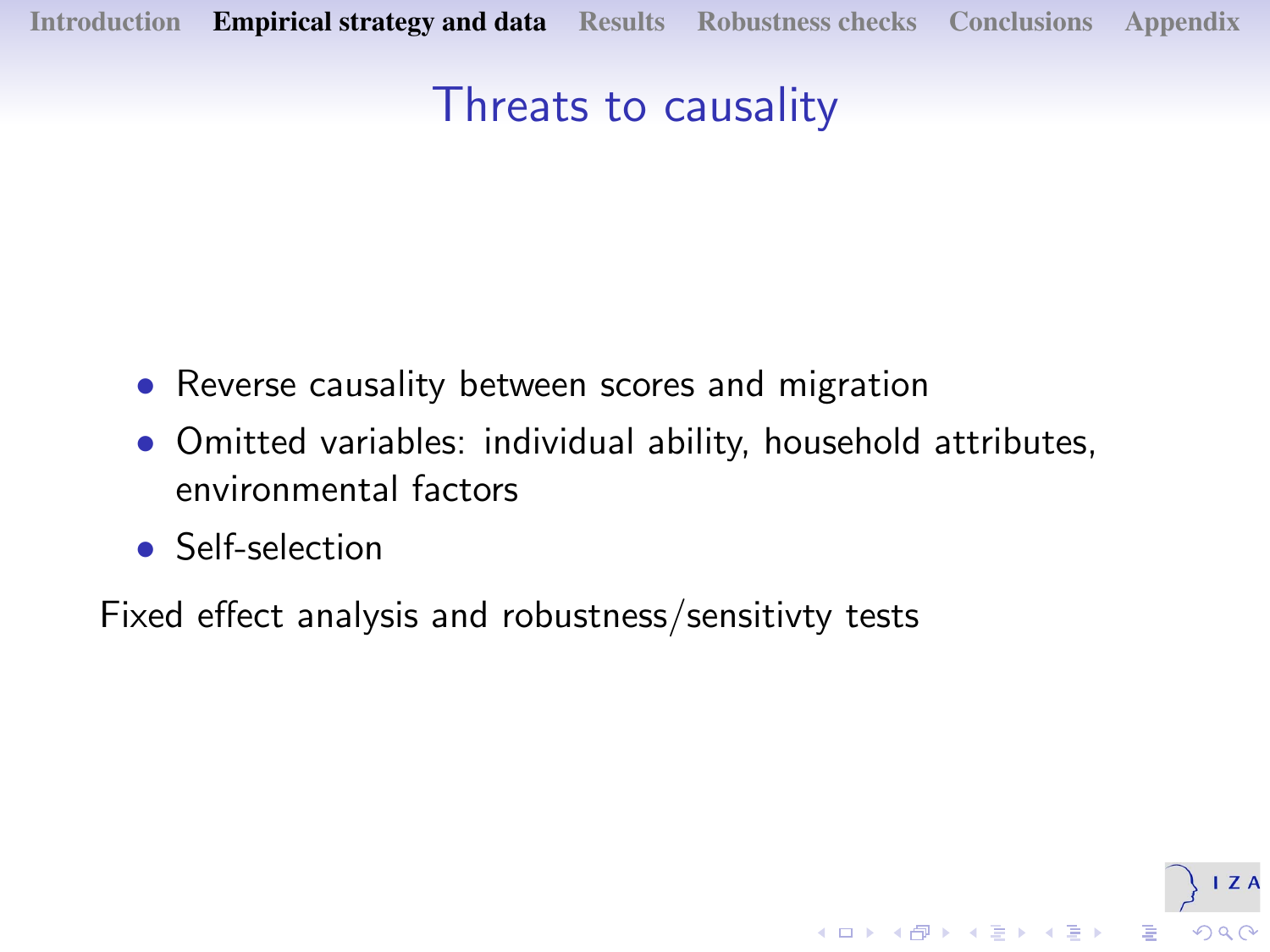# Data and sample

- Second and third waves (2009 and 2010) of the Rural Household Survey, part of the Rural Urban Migration in China (RUMiC) dataset
- Rural individuals are sampled from villages in the major sending provinces of migrants. Very low attrition
- Info on Chinese and Math scores from last semester. Scores standardized by the highest "achievable score"

 $\overline{I}$  Z A

 $2Q$ 

.<br>K ロ ▶ K @ ▶ K 경 ▶ K 경 ▶ │ 경

- Keep children who have an older sibling and whose parent/guardian report scores
- 337 children observed in two waves, balanced panel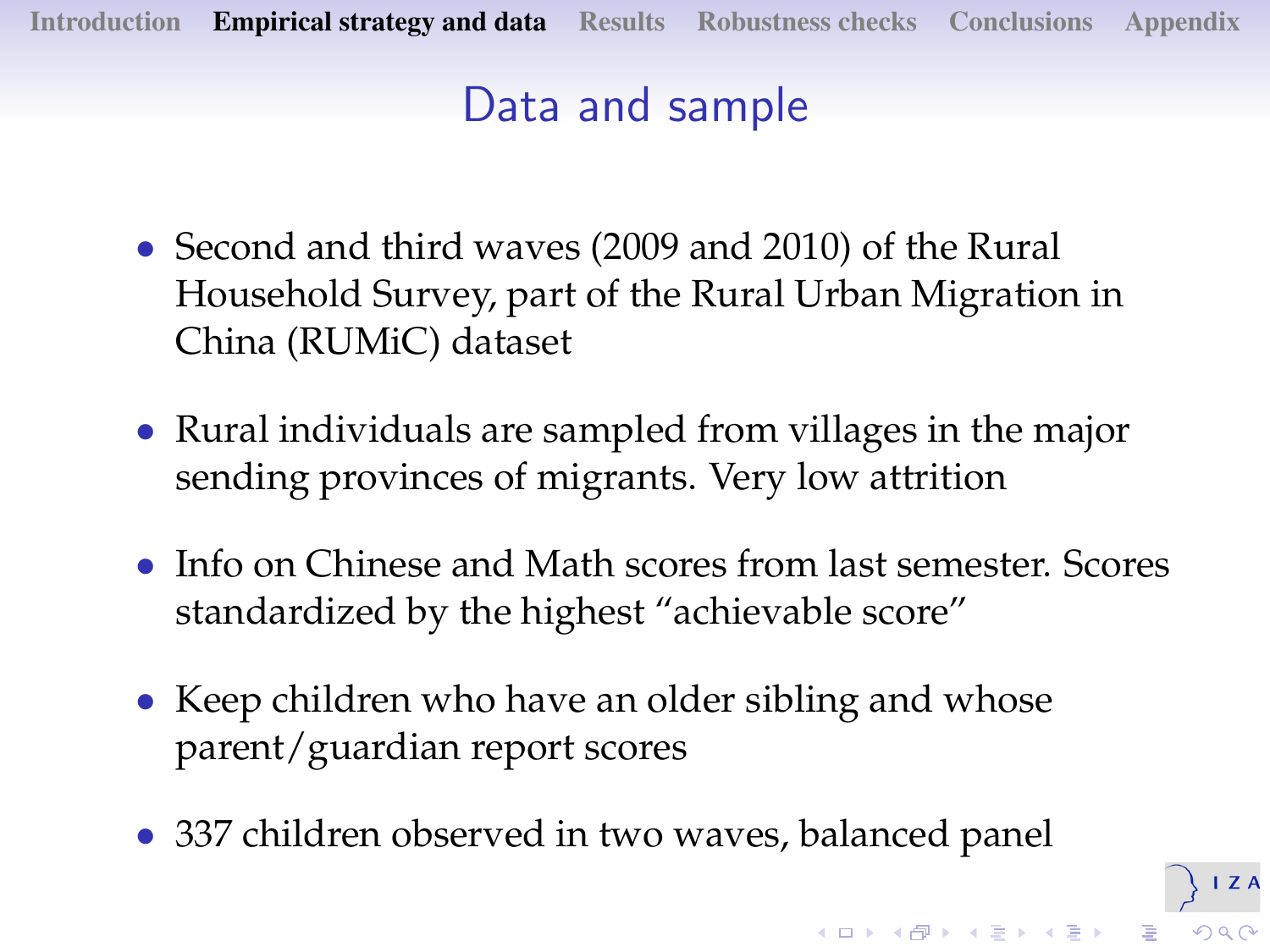|                     | Left-behind      |                | Non-Migrant      |                |
|---------------------|------------------|----------------|------------------|----------------|
|                     | Younger Siblings | Oldest Sibling | Younger Siblings | Oldest Sibling |
| Male $(D)$          | 0.635            | 0.404          | 0.547            | 0.324          |
|                     | (0.482)          | (0.492)        | (0.498)          | (0.469)        |
| Age                 | 10.914           | 14.074         | 11.073           | 14.806         |
|                     | (2.756)          | (2.389)        | (2.592)          | (2.057)        |
| Number of siblings  | 2.434            | 2.296          | 2.595            | 2.406          |
|                     | (0.648)          | (0.564)        | (0.882)          | (0.755)        |
| Age at entry        | 6.590            | 6.626          | 6.735            | 6.755          |
|                     | (0.740)          | (0.730)        | (0.790)          | (0.876)        |
| Boarding school     | 0.258            | 0.434          | 0.251            | 0.521          |
|                     | (0.439)          | (0.497)        | (0.434)          | (0.500)        |
| High quality school | 0.180            | 0.212          | 0.235            | 0.321          |
|                     | (0.385)          | (0.410)        | (0.424)          | (0.468)        |
| Grade               | 4.709            | 7.547          | 4.972            | 8.406          |
|                     | (2.413)          | (2.977)        | (2.806)          | (3.574)        |
| Observations        | 244              | 203            | 430              | 355            |

#### Average Characteristics of Non-Migrant and Left-behind Children, by Birth Order.

Standard deviations in parentheses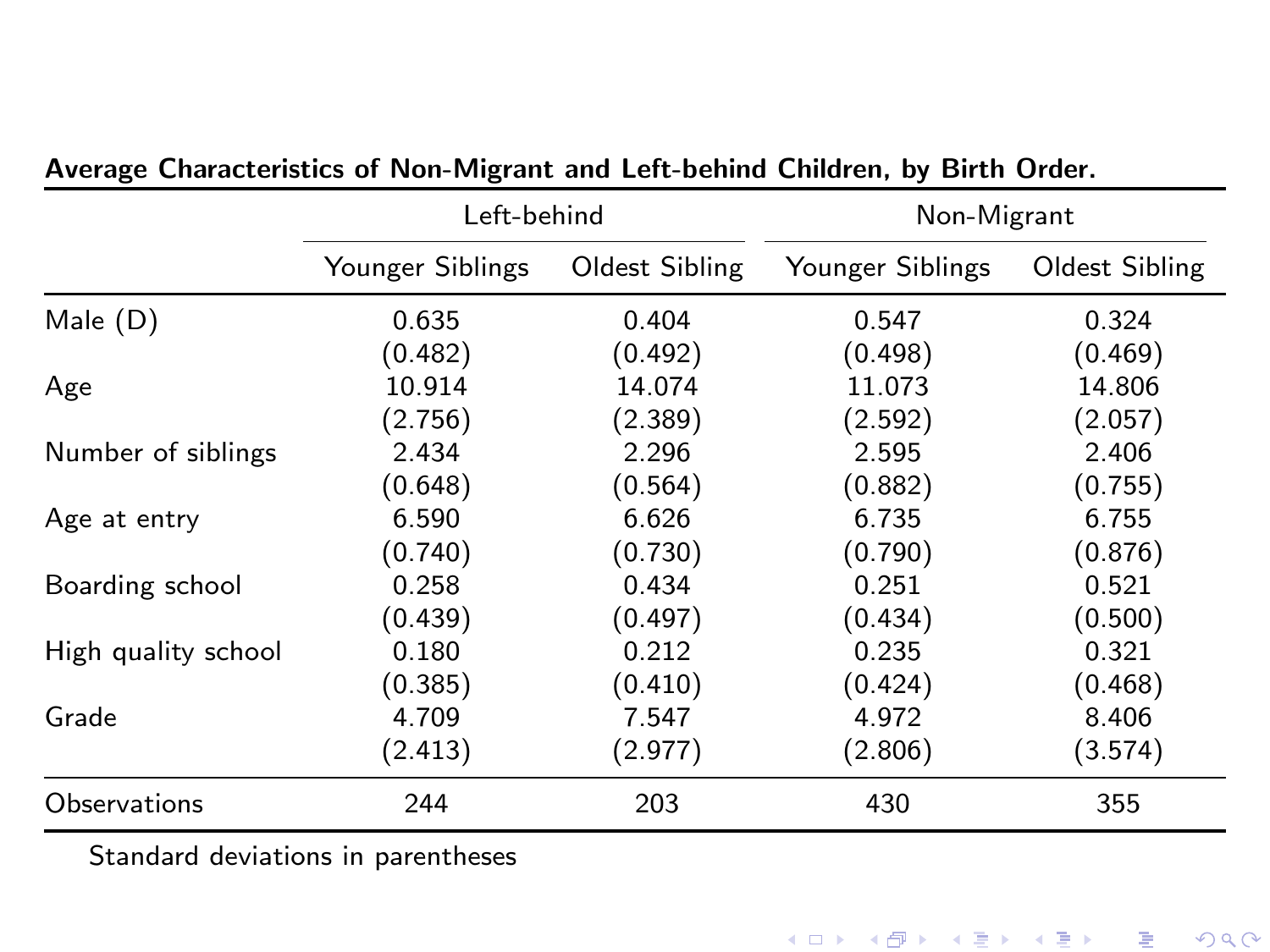|                         | Left-behind      |                | Non-Migrant      |                |
|-------------------------|------------------|----------------|------------------|----------------|
|                         | Younger Siblings | Oldest Sibling | Younger Siblings | Oldest Sibling |
| Chinese score           | 0.790            | 0.783          | 0.803            | 0.784          |
|                         | (0.128)          | (0.128)        | (0.112)          | (0.124)        |
| Sibling's Chinese score | 0.772            | 0.805          | 0.778            | 0.795          |
|                         | (0.131)          | (0.128)        | (0.141)          | (0.124)        |
| Math score              | 0.810            | 0.805          | 0.810            | 0.795          |
|                         | (0.128)          | (0.129)        | (0.122)          | (0.130)        |
| Sibling's Math score    | 0.792            | 0.783          | 0.770            | 0.784          |
|                         | (0.131)          | (0.129)        | (0.131)          | (0.130)        |
| Observations            | 244              | 203            | 430              | 355            |

#### Average Test Scores of Non-Migrant and Left-behind Children, by Birth Order.

<span id="page-8-0"></span>Standard deviations in parentheses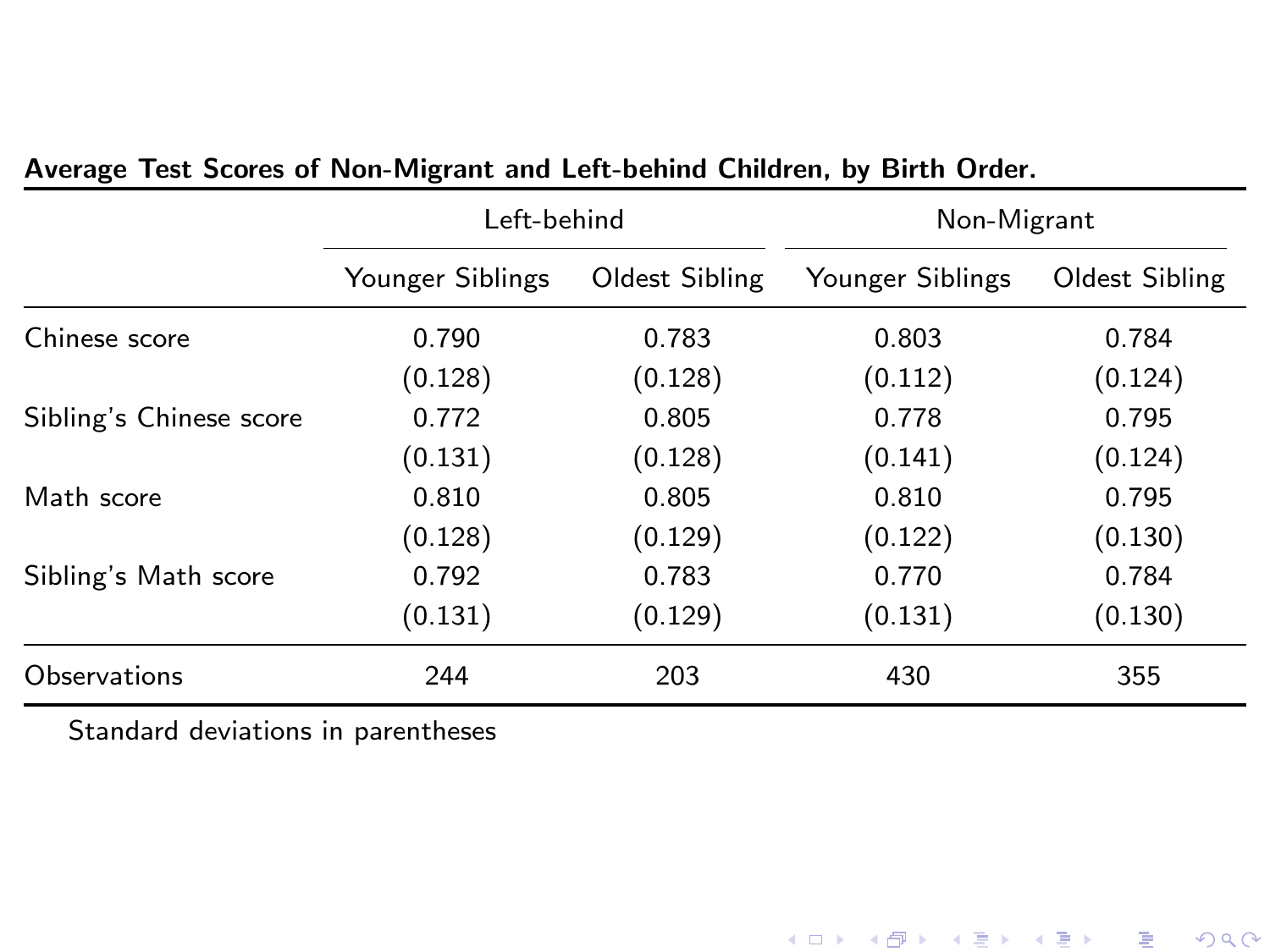[Introduction](#page-1-0) [Empirical strategy and data](#page-4-0) [Results](#page-9-0) [Robustness checks](#page-19-0) [Conclusions](#page-25-0) [Appendix](#page-27-0)

# Outline of results

- OLS
- Fixed effects
- Heterogeneity: gender (age distance, grade, migration history, parental education in Appendix)

ZA

<span id="page-9-0"></span>• Robustness tests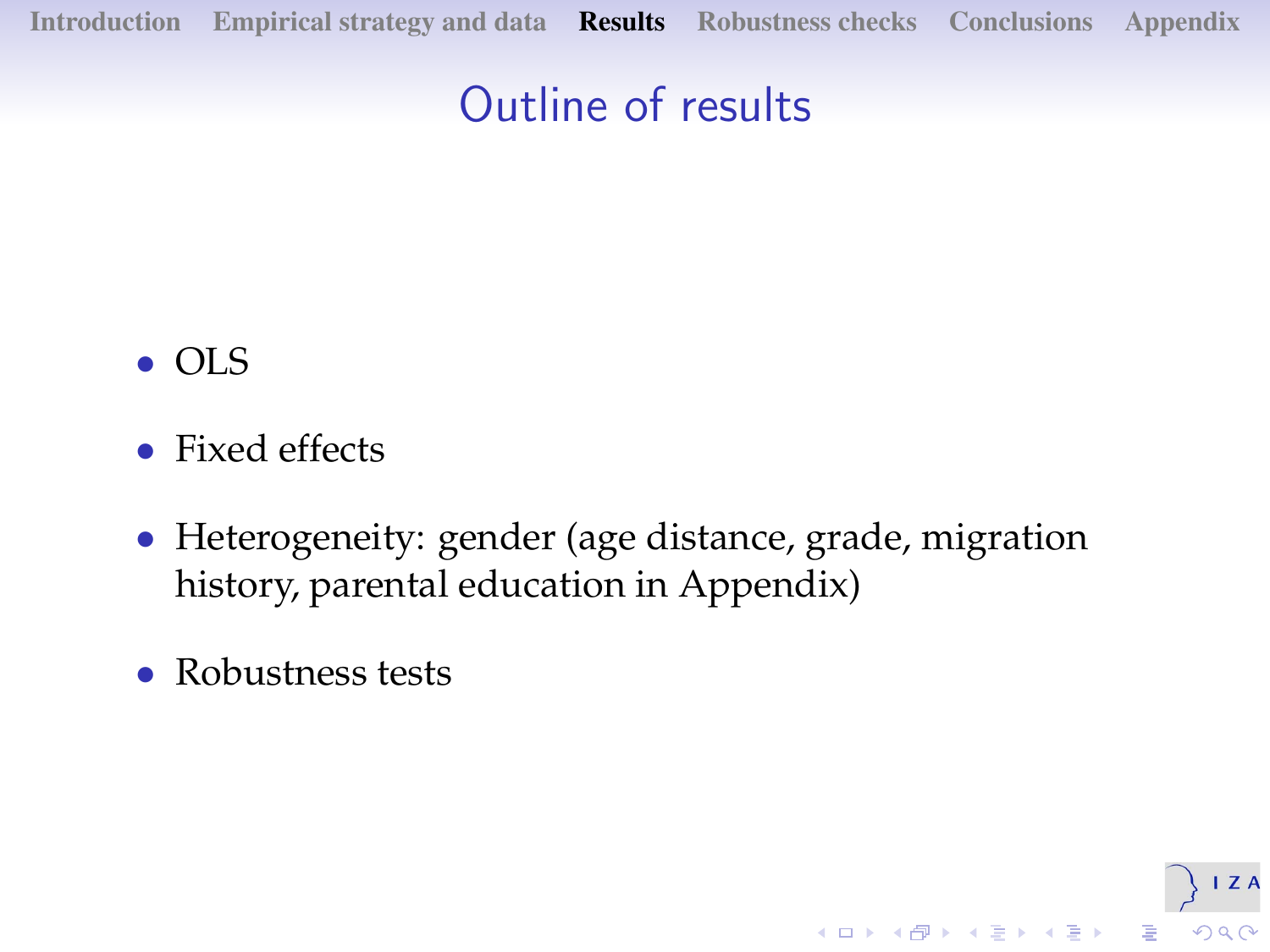|                                                        |            | π           | $\overline{\mathbf{m}}$ | $\overline{N}$ | $\overline{\mathsf{v}}$ | $\overline{VI}$ |
|--------------------------------------------------------|------------|-------------|-------------------------|----------------|-------------------------|-----------------|
| Score $_{ijt}^O$                                       | $0.461***$ |             | $0.461***$              | $0.382***$     | $0.378***$              | $0.382***$      |
|                                                        | (0.061)    |             | (0.060)                 | (0.067)        | (0.063)                 | (0.066)         |
| Left-Behind <sub>iit</sub> $(D)$                       |            | $-0.018*$   | $-0.016**$              | $-0.180**$     | $-0.192**$              | $-0.183**$      |
|                                                        |            | (0.009)     | (0.008)                 | (0.082)        | (0.083)                 | (0.085)         |
| Left-Behind <sub>iit</sub> $\times$ Score <sup>0</sup> |            |             |                         | $0.212**$      | $0.215**$               | $0.205*$        |
|                                                        |            |             |                         | (0.102)        | (0.103)                 | (0.106)         |
| Male (D)                                               | 0.002      | $-0.000$    | 0.003                   | 0.003          | 0.000                   | 0.001           |
|                                                        | (0.007)    | (0.009)     | (0.007)                 | (0.007)        | (0.007)                 | (0.007)         |
| Age                                                    | $-0.004$   | $-0.007**$  | $-0.004$                | $-0.004$       | $-0.004**$              | $-0.005**$      |
|                                                        | (0.002)    | (0.003)     | (0.002)                 | (0.002)        | (0.002)                 | (0.002)         |
| Number of siblings                                     | $-0.008$   | $-0.020***$ | $-0.009*$               | $-0.010*$      | $-0.012**$              | $-0.008$        |
|                                                        | (0.005)    | (0.005)     | (0.005)                 | (0.005)        | (0.005)                 | (0.006)         |
| Age at entry                                           | $-0.003$   | $-0.011*$   | $-0.004$                | $-0.005$       | $-0.007$                | $-0.007$        |
|                                                        | (0.006)    | (0.007)     | (0.006)                 | (0.006)        | (0.006)                 | (0.007)         |
| Boarding school                                        | 0.004      | 0.007       | 0.004                   | 0.003          | 0.006                   | 0.009           |
|                                                        | (0.008)    | (0.010)     | (0.008)                 | (0.008)        | (0.008)                 | (0.009)         |
| High quality school                                    | $0.028***$ | $0.045***$  | $0.026***$              | $0.025***$     | $0.020**$               | $0.014*$        |
|                                                        | (0.009)    | (0.010)     | (0.009)                 | (0.009)        | (0.009)                 | (0.009)         |
| Grade                                                  | 0.000      | $-0.000$    | $-0.000$                | $-0.000$       | 0.000                   | 0.002           |
|                                                        | (0.002)    | (0.003)     | (0.002)                 | (0.002)        | (0.002)                 | (0.002)         |
| Year                                                   | 0.003      | $0.018**$   | 0.004                   | 0.003          | 0.003                   | 0.002           |
|                                                        | (0.007)    | (0.009)     | (0.007)                 | (0.007)        | (0.007)                 | (0.007)         |
| Parents controls                                       | N          | N           | Ν                       | N              | Y                       | Y               |
| Household controls                                     | N          | N           | N                       | N              | Y                       | Υ               |
| Village controls                                       | N          | N           | N                       | N              | N                       | Υ               |
| $R^2$                                                  | 0.33       | 0.10        | 0.33                    | 0.35           | 0.36                    | 0.39            |
| N                                                      | 674        | 674         | 674                     | 674            | 674                     | 674             |

#### Performance in Chinese, OLS results

<span id="page-10-0"></span>Robust standard errors in parentheses. Col VI also include province dum[mies](#page-9-0).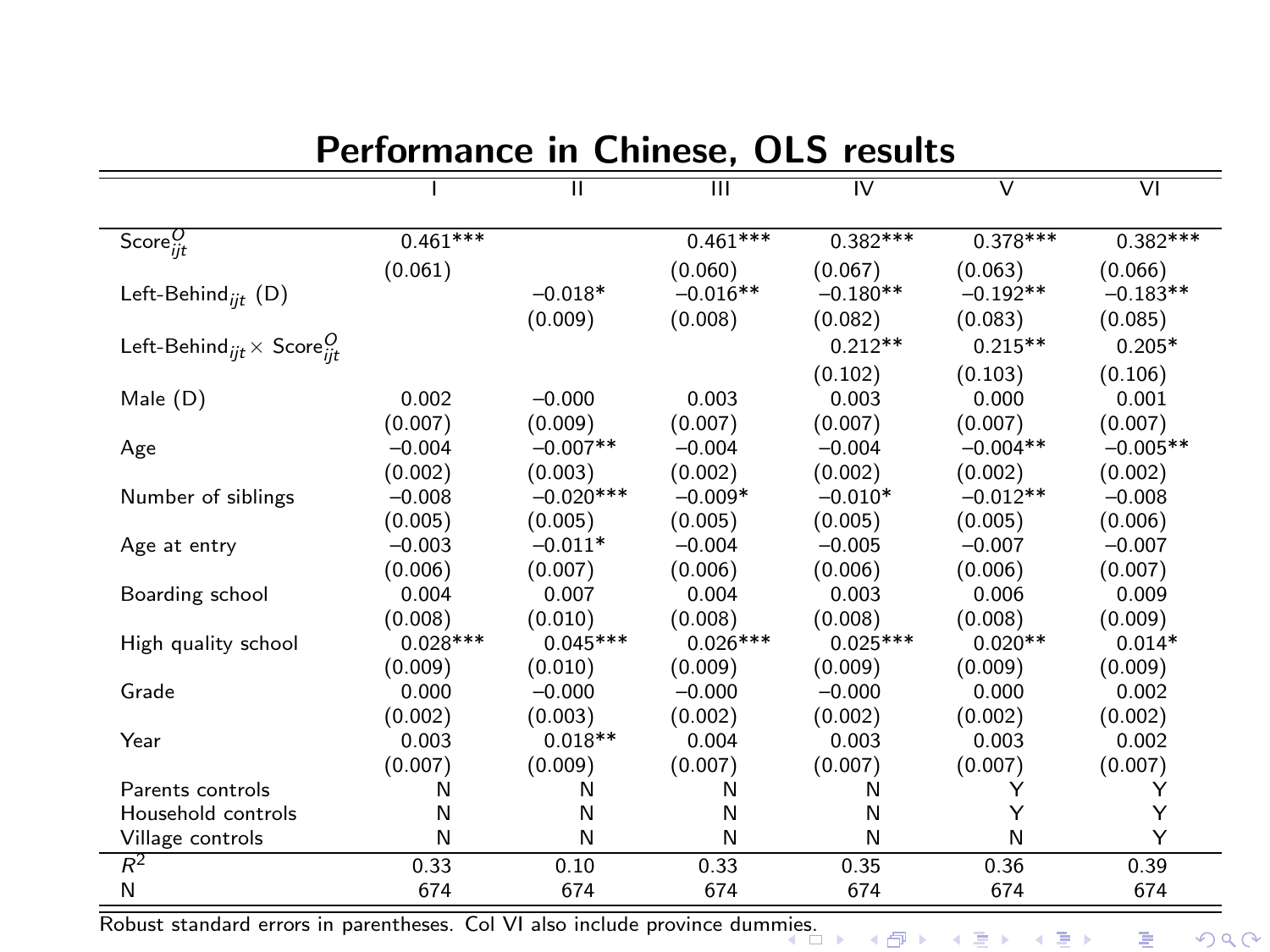|                                                      |            | π           | $\overline{\mathbf{m}}$ | $\overline{N}$ | $\overline{\mathsf{v}}$ | $\overline{VI}$ |
|------------------------------------------------------|------------|-------------|-------------------------|----------------|-------------------------|-----------------|
| Score $_{ijt}^O$                                     | $0.424***$ |             | $0.425***$              | $0.376***$     | $0.372***$              | $0.371***$      |
|                                                      | (0.039)    |             | (0.039)                 | (0.047)        | (0.047)                 | (0.047)         |
| Left-Behind <sub>iit</sub> $(D)$                     |            | $-0.006$    | $-0.008$                | $-0.123**$     | $-0.124**$              | $-0.122**$      |
|                                                      |            | (0.010)     | (0.008)                 | (0.060)        | (0.061)                 | (0.062)         |
| Left-Behind <sub>ijt</sub> $\times$ Score $_{iit}^O$ |            |             |                         | $0.144**$      | $0.139*$                | $0.139*$        |
|                                                      |            |             |                         | (0.072)        | (0.074)                 | (0.074)         |
| Male (D)                                             | 0.012      | 0.011       | 0.013                   | $0.013*$       | 0.012                   | 0.013           |
|                                                      | (0.008)    | (0.009)     | (0.008)                 | (0.008)        | (0.008)                 | (0.008)         |
| Age                                                  | $-0.003$   | $-0.005$    | $-0.003$                | $-0.003$       | $-0.003$                | $-0.004$        |
|                                                      | (0.002)    | (0.003)     | (0.002)                 | (0.002)        | (0.002)                 | (0.003)         |
| Number of siblings                                   | $-0.011**$ | $-0.024***$ | $-0.011**$              | $-0.012**$     | $-0.014***$             | $-0.012*$       |
|                                                      | (0.005)    | (0.006)     | (0.005)                 | (0.005)        | (0.005)                 | (0.006)         |
| Age at entry                                         | $-0.006$   | $-0.015**$  | $-0.006$                | $-0.007$       | $-0.008$                | $-0.007$        |
|                                                      | (0.006)    | (0.007)     | (0.006)                 | (0.006)        | (0.006)                 | (0.007)         |
| Boarding school                                      | $-0.003$   | 0.006       | $-0.003$                | $-0.004$       | $-0.002$                | 0.004           |
|                                                      | (0.009)    | (0.011)     | (0.009)                 | (0.009)        | (0.009)                 | (0.010)         |
| High quality school                                  | $0.041***$ | $0.058***$  | $0.040***$              | $0.039***$     | $0.038***$              | $0.031***$      |
|                                                      | (0.009)    | (0.010)     | (0.009)                 | (0.009)        | (0.009)                 | (0.009)         |
| Grade                                                | 0.001      | $-0.000$    | 0.001                   | 0.001          | 0.001                   | 0.002           |
|                                                      | (0.002)    | (0.003)     | (0.002)                 | (0.002)        | (0.002)                 | (0.002)         |
| Year                                                 | 0.003      | 0.009       | 0.004                   | 0.003          | 0.003                   | 0.001           |
|                                                      | (0.008)    | (0.009)     | (0.008)                 | (0.008)        | (0.008)                 | (0.008)         |
| Parents controls                                     | N          | N           | Ν                       | N              | Y                       | Y               |
| Household controls                                   | N          | N           | N                       | N              | Y                       | Υ               |
| Village controls                                     | N          | N           | N                       | N              | N                       | Υ               |
| $R^2$                                                | 0.31       | 0.11        | 0.31                    | 0.31           | 0.32                    | 0.35            |
| N                                                    | 674        | 674         | 674                     | 674            | 674                     | 674             |

### Performance in Math, OLS results

Robust standard errors in parentheses. Col VI also include province dum[mies](#page-10-0).

重  $299$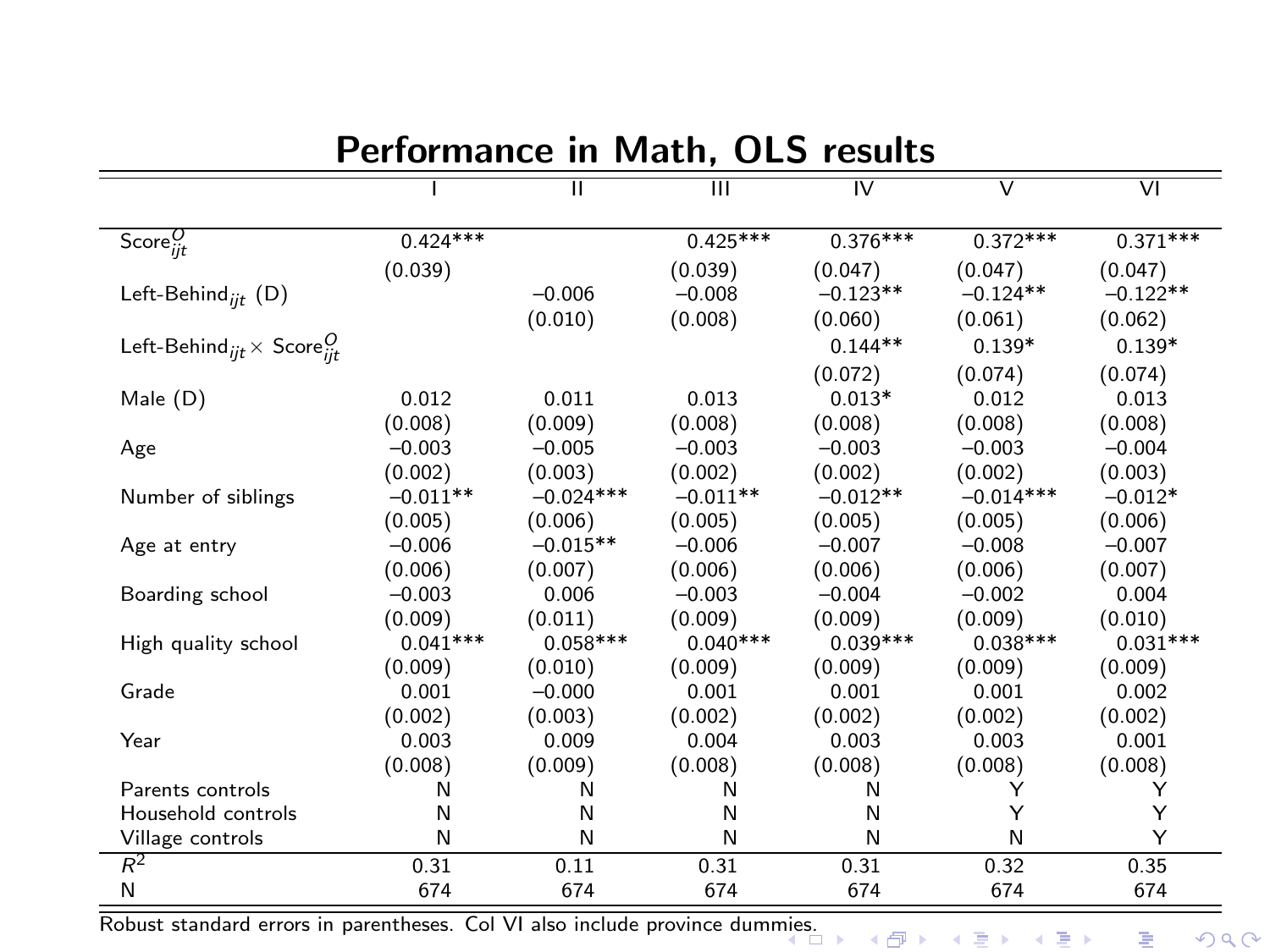|                                                               |             | <b>Chinese Scores</b> |             |            | Math Scores |            |
|---------------------------------------------------------------|-------------|-----------------------|-------------|------------|-------------|------------|
| Score $_{iit}^{O}$                                            | $0.223**$   | $0.217**$             | $0.219***$  | $0.256***$ | $0.244***$  | $0.253***$ |
|                                                               |             |                       |             |            |             |            |
|                                                               | (0.089)     | (0.085)               | (0.084)     | (0.076)    | (0.076)     | (0.077)    |
| Left-Behind <sub>iit</sub> $(D)$                              | $-0.353***$ | $-0.366***$           | $-0.360***$ | $-0.114$   | $-0.126$    | $-0.118$   |
|                                                               | (0.120)     | (0.120)               | (0.121)     | (0.100)    | (0.103)     | (0.104)    |
| Left-Behind <sub>iit</sub> $\times$ Score <sup><i>C</i></sup> | $0.437***$  | $0.447***$            | $0.443***$  | 0.112      | 0.117       | 0.108      |
|                                                               | (0.152)     | (0.151)               | (0.152)     | (0.115)    | (0.118)     | (0.118)    |
| Boarding school                                               | 0.005       | 0.004                 | 0.003       | 0.000      | $-0.002$    | $-0.001$   |
|                                                               | (0.014)     | (0.014)               | (0.014)     | (0.014)    | (0.014)     | (0.014)    |
| High quality school                                           | 0.010       | 0.013                 | 0.009       | 0.019      | 0.020       | 0.019      |
|                                                               | (0.014)     | (0.014)               | (0.015)     | (0.016)    | (0.016)     | (0.017)    |
| Grade                                                         | $-0.003$    | $-0.003$              | $-0.003$    | $-0.000$   | 0.001       | 0.000      |
|                                                               | (0.003)     | (0.003)               | (0.003)     | (0.004)    | (0.004)     | (0.004)    |
| Year                                                          | 0.003       | 0.003                 | 0.002       | 0.003      | 0.003       | 0.003      |
|                                                               | (0.007)     | (0.007)               | (0.007)     | (0.007)    | (0.007)     | (0.007)    |
| Parents controls                                              | N           | Υ                     |             | N          |             |            |
| Household controls                                            | N           | Y                     | Υ           | N          | Y           | Y          |
| Village controls                                              | N           | N                     | Υ           | N          | N           | Υ          |
| $R^2$                                                         | 0.24        | 0.25                  | 0.26        | 0.14       | 0.16        | 0.16       |
| N                                                             | 674         | 674                   | 674         | 674        | 674         | 674        |

#### Performance in Chinese and Math, fixed effects results

Robust standard errors in parentheses. Col III and VI also include province dummies.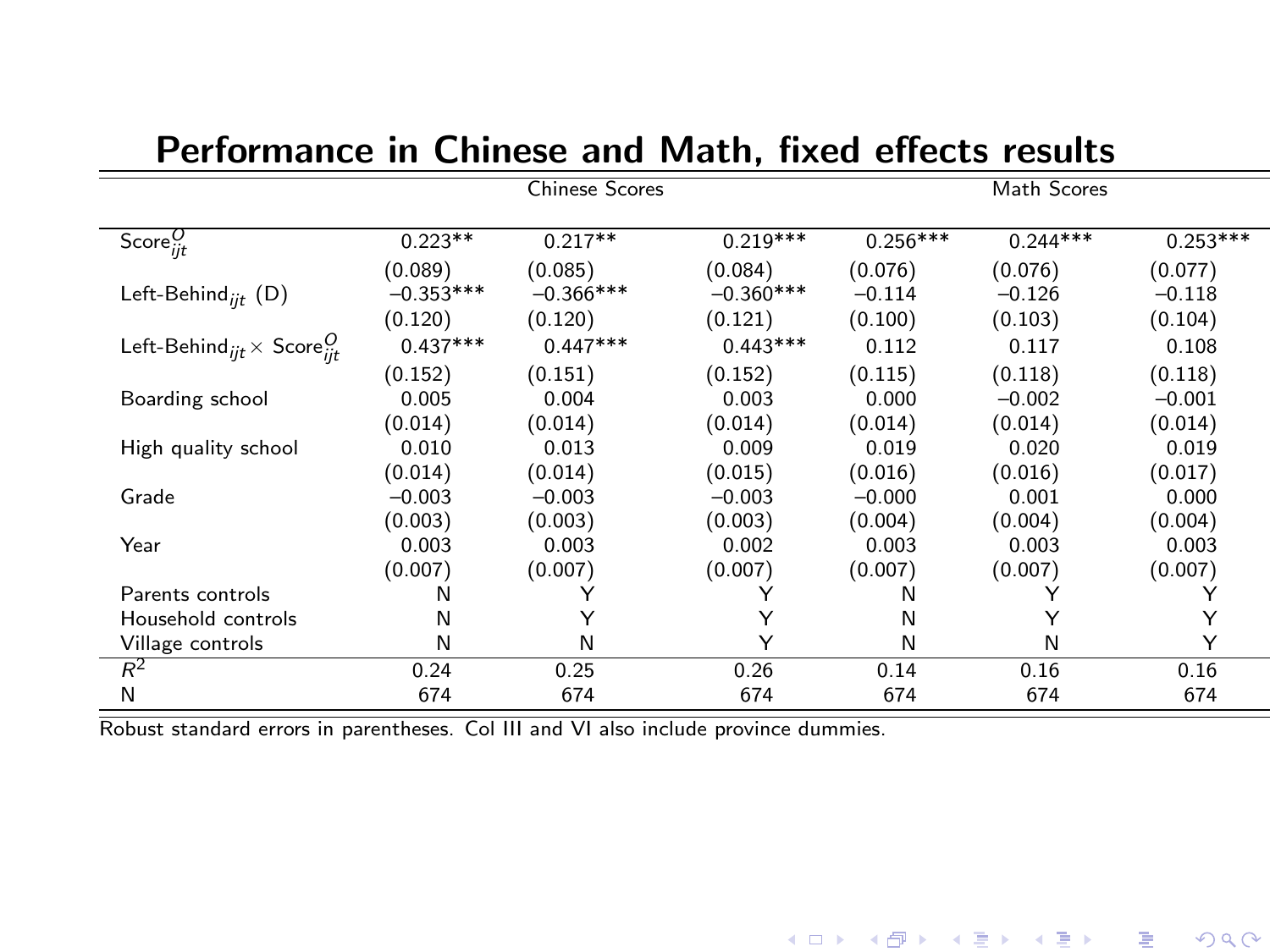# Baseline Results

<span id="page-13-0"></span>OLS and Fixed Effects:

- High correlation between the older and the youngest children's grade.
- On average the absence of at least a parent does not seem to have a large effect on children performance in school.
- Sibling influence in left behind households is stronger as sibling correlations are higher than in non-left behind households.

. . . . . . . . . . . . . . . . . . . . . . . . . . . . . . . . . What about "gender roles"?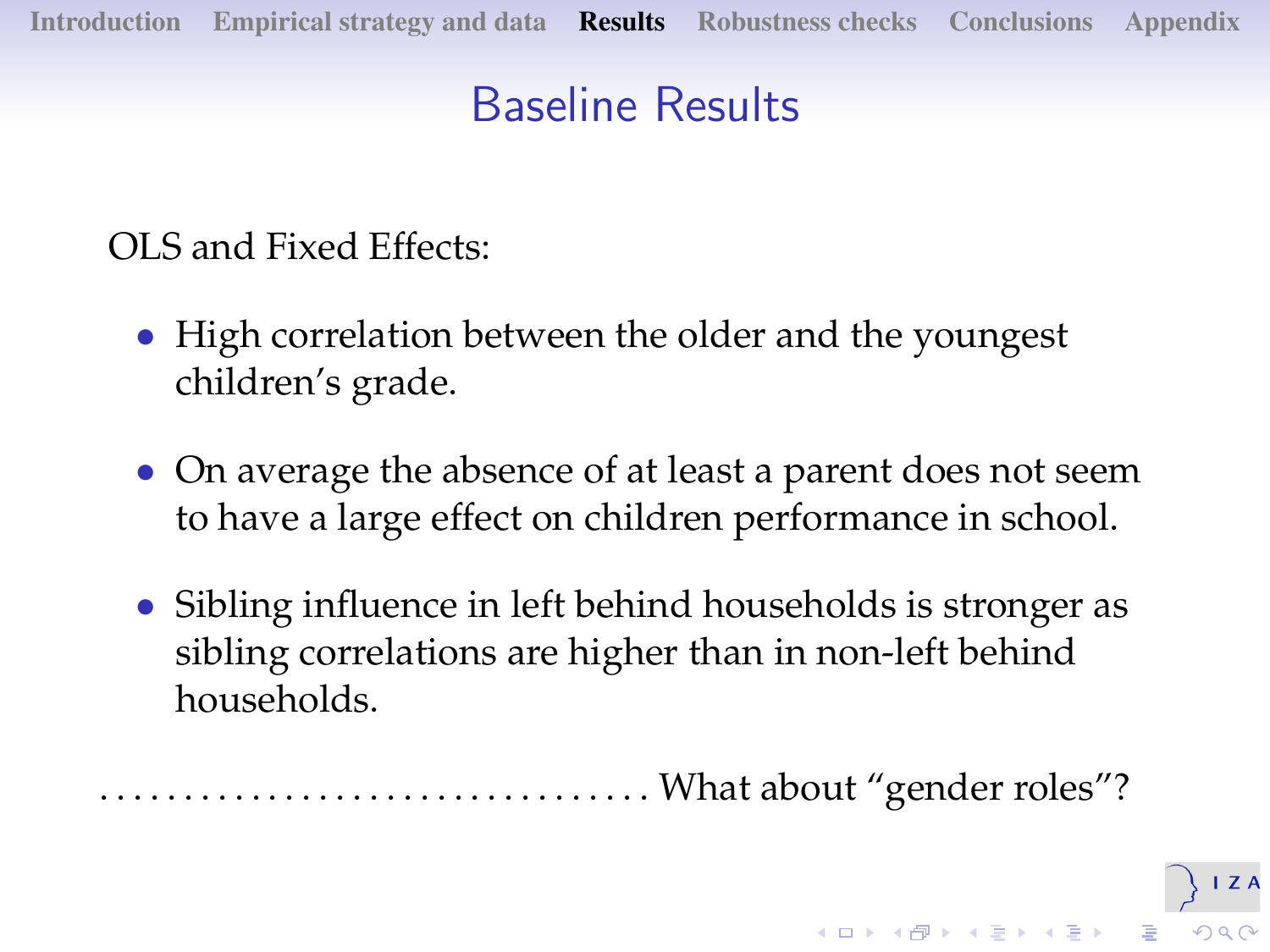#### Performance in Chinese and Math, fixed effects - by gender of younger child

| чши                                                           |                     |                       |                  |                    |  |  |  |
|---------------------------------------------------------------|---------------------|-----------------------|------------------|--------------------|--|--|--|
|                                                               | Chinese Sc. - Males | Chinese Sc. - Females | Math Sc. - Males | Math Sc. - Females |  |  |  |
| Score $_{ijt}^O$                                              | 0.093               | $0.374***$            | $0.252**$        | $0.260***$         |  |  |  |
|                                                               | (0.106)             | (0.093)               | (0.126)          | (0.097)            |  |  |  |
| Left-Behind <sub>iit</sub> $(D)$                              | $-0.472***$         | $-0.215$              | $-0.097$         | $-0.187$           |  |  |  |
|                                                               | (0.153)             | (0.133)               | (0.137)          | (0.139)            |  |  |  |
| Left-Behind <sub>ijt</sub> $\times$ Score <sup><i>O</i></sup> | $0.642***$          | 0.206                 | 0.101            | 0.162              |  |  |  |
|                                                               | (0.198)             | (0.154)               | (0.161)          | (0.161)            |  |  |  |
| $R^2$                                                         | 0.31                | 0.27                  | 0.24             | 0.17               |  |  |  |
| N                                                             | 390                 | 284                   | 390              | 284                |  |  |  |

(ロ) (個) (目) (目) (目) 目 のQC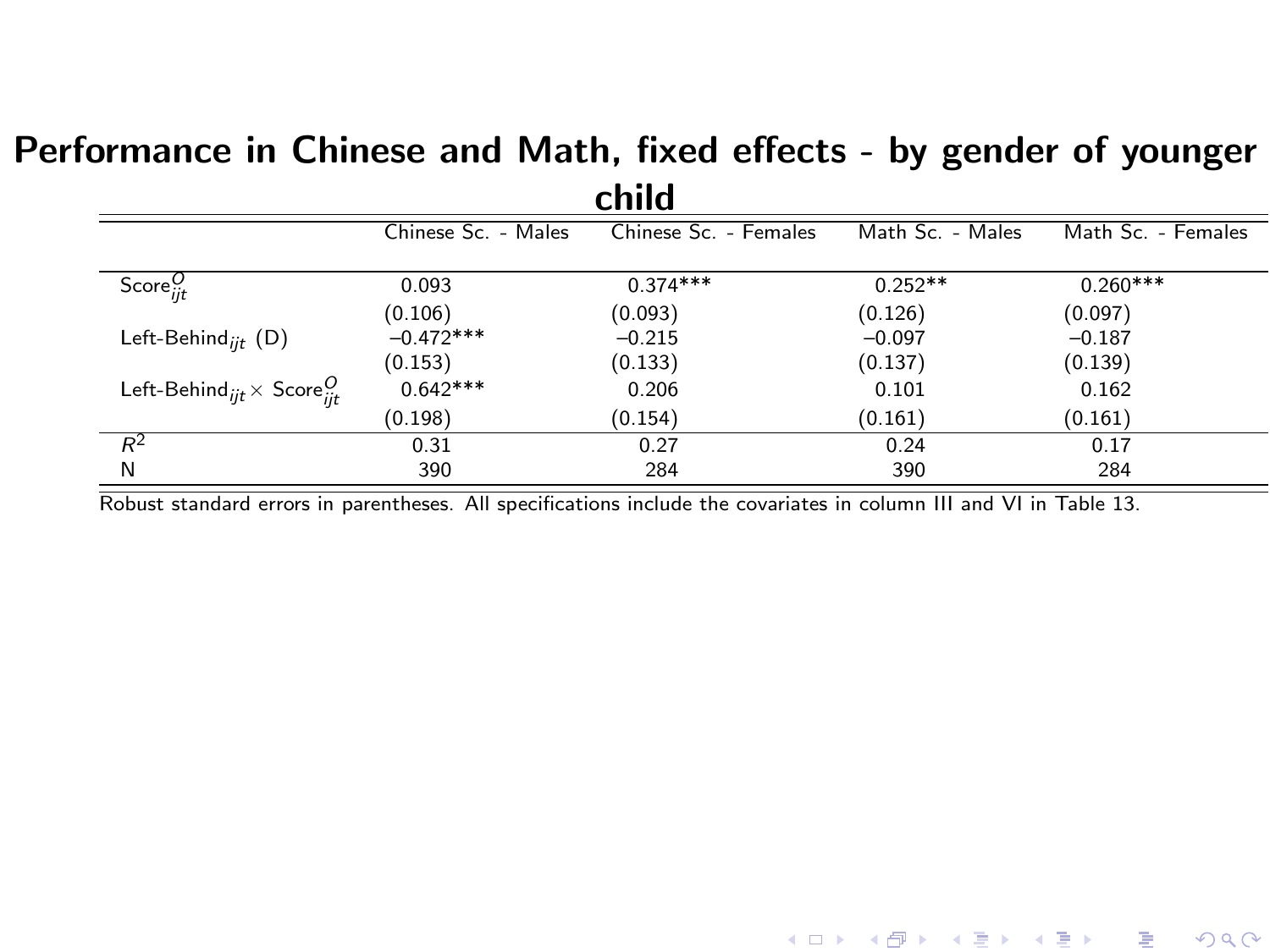#### Performance in Chinese and Math, fixed effects - by gender of the oldest child

| viucol ciliu                                           |                     |                       |                  |                    |  |  |  |  |
|--------------------------------------------------------|---------------------|-----------------------|------------------|--------------------|--|--|--|--|
|                                                        | Chinese Sc. - Males | Chinese Sc. - Females | Math Sc. - Males | Math Sc. - Females |  |  |  |  |
| Score $_{iit}^{O}$                                     | $0.425***$          | 0.100                 | $0.386***$       | 0.174              |  |  |  |  |
|                                                        | (0.083)             | (0.103)               | (0.081)          | (0.112)            |  |  |  |  |
| Left-Behind <sub>iit</sub> $(D)$                       | $-0.039$            | $-0.492***$           | 0.082            | $-0.227$           |  |  |  |  |
|                                                        | (0.117)             | (0.144)               | (0.129)          | (0.147)            |  |  |  |  |
| Left-Behind <sub>ijt</sub> $\times$ Score <sup>U</sup> | 0.004               | $0.621***$            | $-0.120$         | 0.240              |  |  |  |  |
|                                                        | (0.143)             | (0.176)               | (0.153)          | (0.162)            |  |  |  |  |
| $R^2$                                                  | 0.28                | 0.31                  | 0.32             | 0.21               |  |  |  |  |
| N                                                      | 237                 | 437                   | 237              | 437                |  |  |  |  |
|                                                        |                     |                       |                  |                    |  |  |  |  |

(ロ) (御) (君) (君) (君) 君 のぬの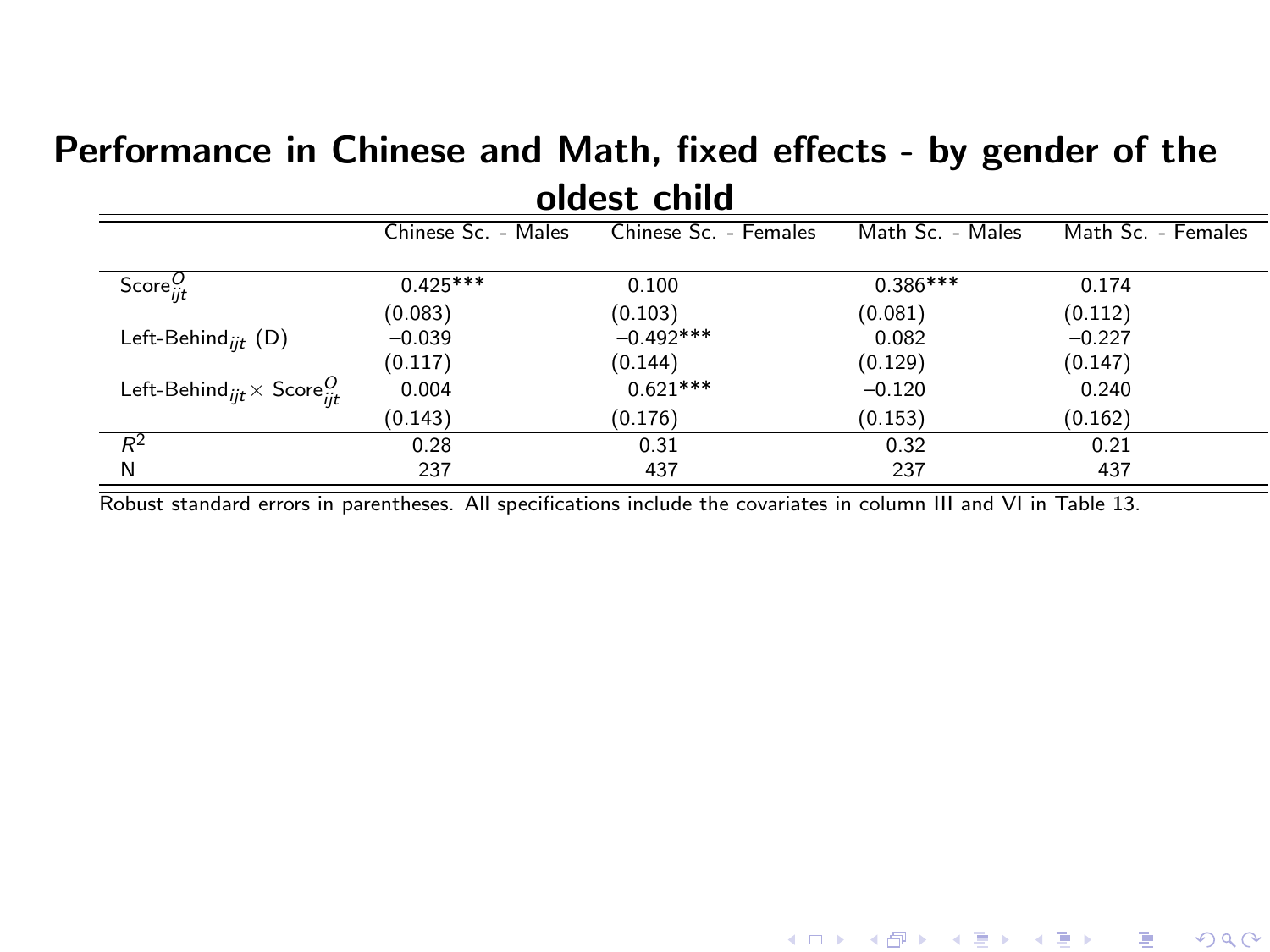## Performance in Chinese, fixed effects - by sex of sibling pairs

|                                                          | $Male(Y)$ -Male $(O)$ | $Male(Y)$ -Female $(O)$ | Female(Y)-Male(O) | Female(Y)-Female(O) |
|----------------------------------------------------------|-----------------------|-------------------------|-------------------|---------------------|
|                                                          |                       |                         |                   |                     |
| Score $_{ijt}^{O}$                                       | $0.266**$             | 0.016                   | $0.526***$        | 0.240               |
|                                                          | (0.104)               | (0.128)                 | (0.143)           | (0.155)             |
| Left-Behind <sub>iit</sub> (D)                           | $-0.121$              | $-0.556***$             | 0.122             | $-0.486***$         |
|                                                          | (0.173)               | (0.174)                 | (0.206)           | (0.179)             |
| Left-Behind <sub>ijt</sub> $\times$ Score <sub>iit</sub> | 0.113                 | $0.768***$              | $-0.212$          | $0.530**$           |
|                                                          | (0.240)               | (0.221)                 | (0.236)           | (0.205)             |
| $R^2$                                                    | 0.38                  | 0.36                    | 0.34              | 0.38                |
| N                                                        | 119                   | 271                     | 118               | 166                 |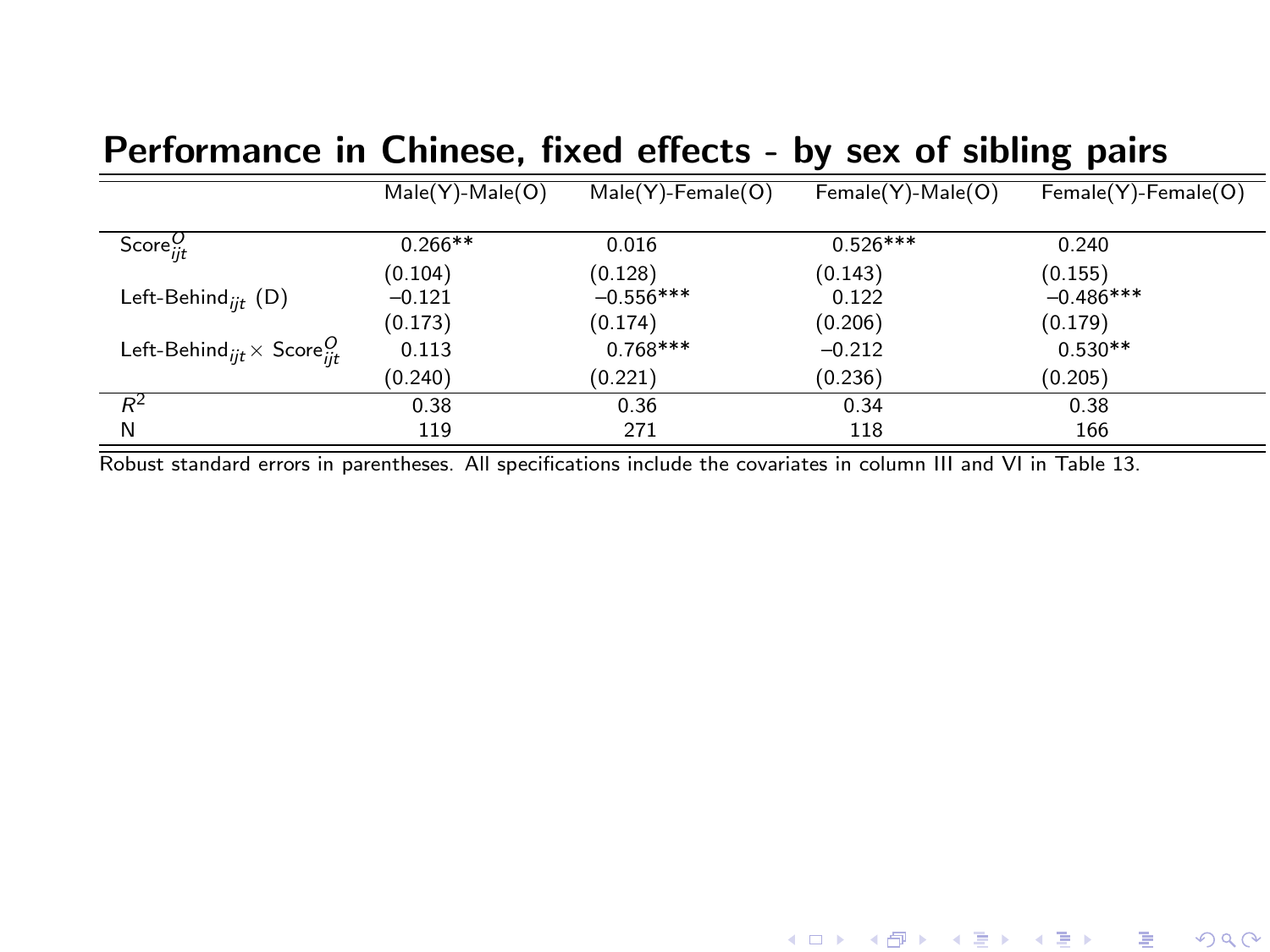|                                                               | $Male(Y)$ -Male $(O)$ | $Male(Y)$ -Female $(O)$ | Female(Y)-Male(O) | Female(Y)-Female(O) |
|---------------------------------------------------------------|-----------------------|-------------------------|-------------------|---------------------|
| Score $_{ijt}^{O}$                                            | $0.395***$            | 0.205                   | $0.409***$        | 0.100               |
|                                                               | (0.143)               | (0.191)                 | (0.121)           | (0.119)             |
| Left-Behind <sub>iit</sub> (D)                                | 0.211                 | $-0.209$                | 0.106             | $-0.401*$           |
|                                                               | (0.187)               | (0.199)                 | (0.166)           | (0.228)             |
| Left-Behind <sub>iit</sub> $\times$ Score <sup><i>U</i></sup> | $-0.277$              | 0.237                   | $-0.182$          | 0.390               |
|                                                               | (0.231)               | (0.234)                 | (0.197)           | (0.257)             |
| $R^2$                                                         | 0.34                  | 0.30                    | 0.40              | 0.28                |
| N                                                             | 119                   | 271                     | 118               | 166                 |

## Performance in Math, fixed effects - by sex of sibling pairs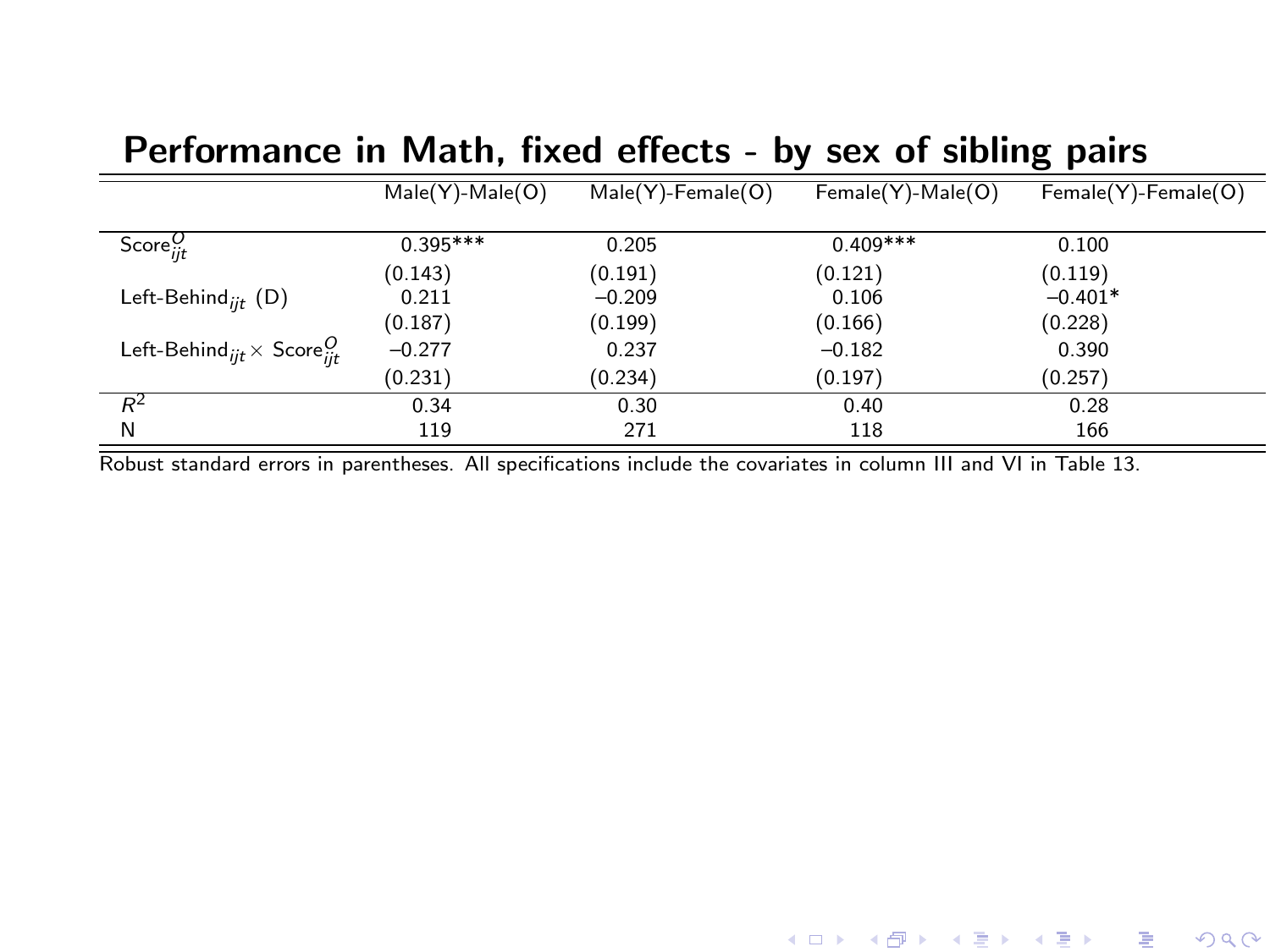# Brothers: parental authority; sisters: caretaker

## OLS and Fixed Effects:

- Correlations between older brothers and younger siblings is not statistically different in the left-behind group, independently on the sex of the younger siblings. Brothers do not provide nurturing effects.
- Correlations between older sisters and younger siblings matter only in the left behind sample, with such influence balancing out the negative effects of being left behind.
- <span id="page-18-0"></span>• The nurturing effects matter primarily for the acquisition of language ability.

Z A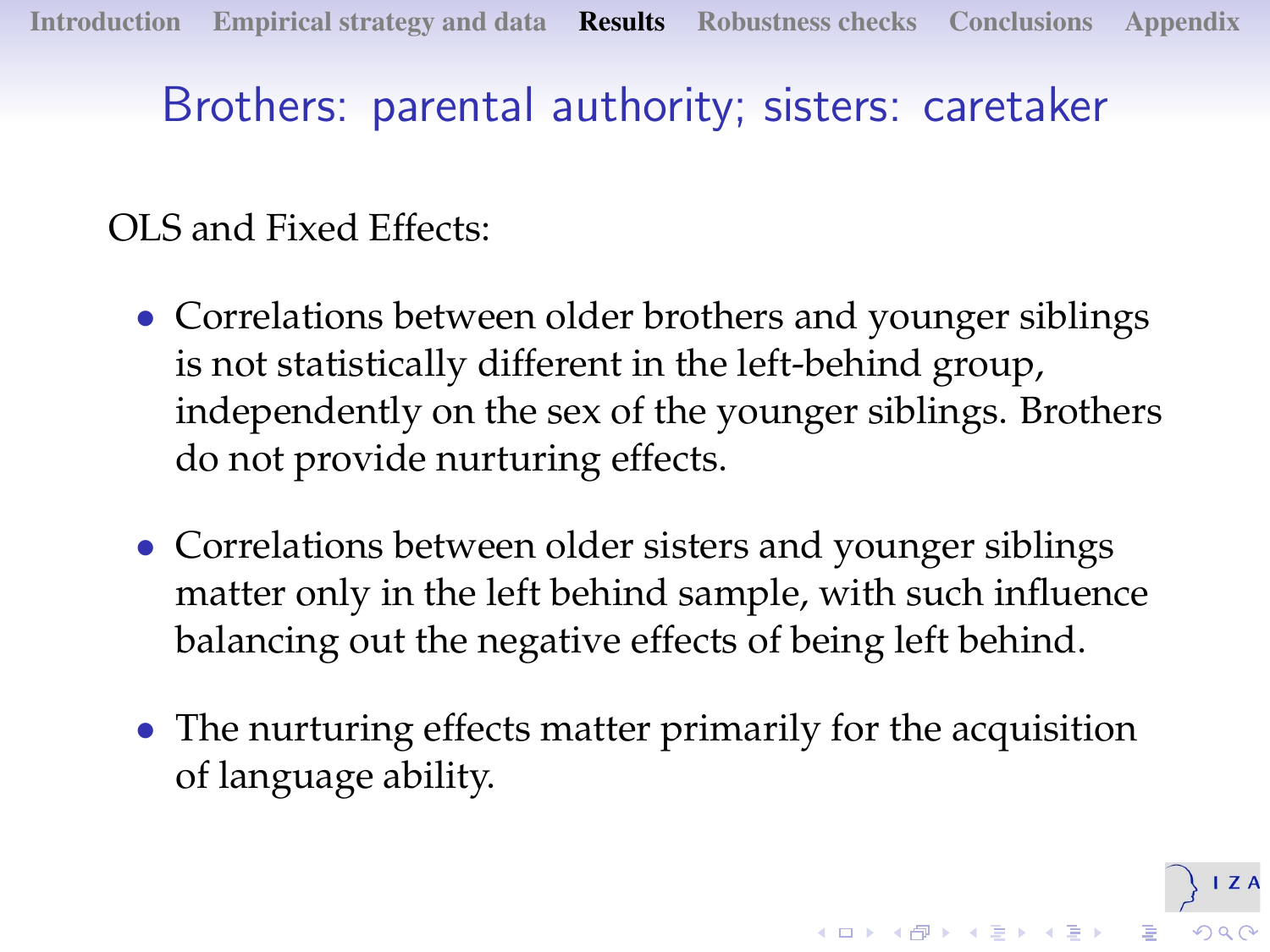# Threats to causality

**Time-varying** unobserved heterogeneity that might be related to:

- Reverse causality between scores and migration
- Omitted variables: time-varying individual ability, household attributes, environmental factors
- Self-selection

Three checks:

- Do scores predict migration?
- Perspective migration
- <span id="page-19-0"></span>• Assume exogeneity of the timing of migration and focus on left behind only

 $\mathbb{R}^{n-1}$  $2990$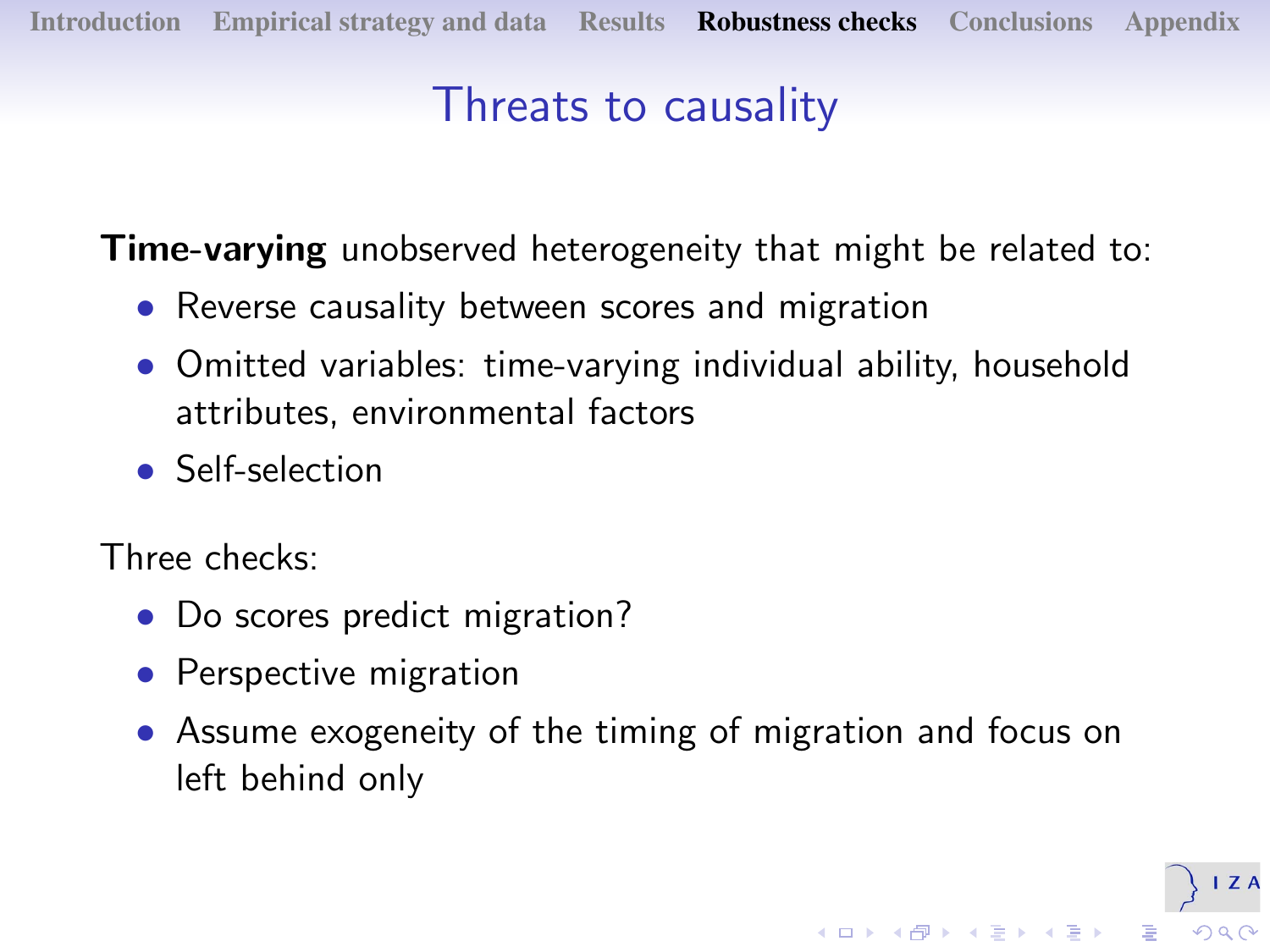# Econometric issues

## Do scores predict migration?

$$
Prob(\text{Left-Behind}_{ijt}) = \beta_0 + \beta_1 \text{Score}_{ijt}^O + \beta_2 \text{Score}_{ijt}^V + \beta_3 Y_{ijt} + \beta_3 X_{ijt}^V + \beta_4 W_{jt} + \eta_t + c_i + \epsilon_{ijt}
$$

## Can perspective migration say something about causality?

$$
Score_{ijt}^{Y} = \beta_0 + \beta_1 Score_{ijt}^{O} + \beta_2 Left-Behind_{ijt+1} + \gamma (Score_{ijt}^{O} \times Left-Behind_{ijt+1}) + \beta_3 X_{ijt}^{Y} + \beta_4 W_{jt} + \epsilon_{ijt}
$$

Baseline fixed effect model on the left behind only

<span id="page-20-0"></span>
$$
Score_{ijt}^{Y} = \beta_0 + \beta_1 \text{Score}_{ijt}^{O} + \beta_2 \text{Left-Behind}_{ijt} + \gamma (\text{Score}_{ijt}^{O} \times \text{Left-Behind}_{ijt}) + \beta_3 X_{ijt}^{Y} + \beta_4 W_{jt} + \epsilon_{ijt} \sum_{i=1}^{j+2A} \beta_i \alpha_i^{O}
$$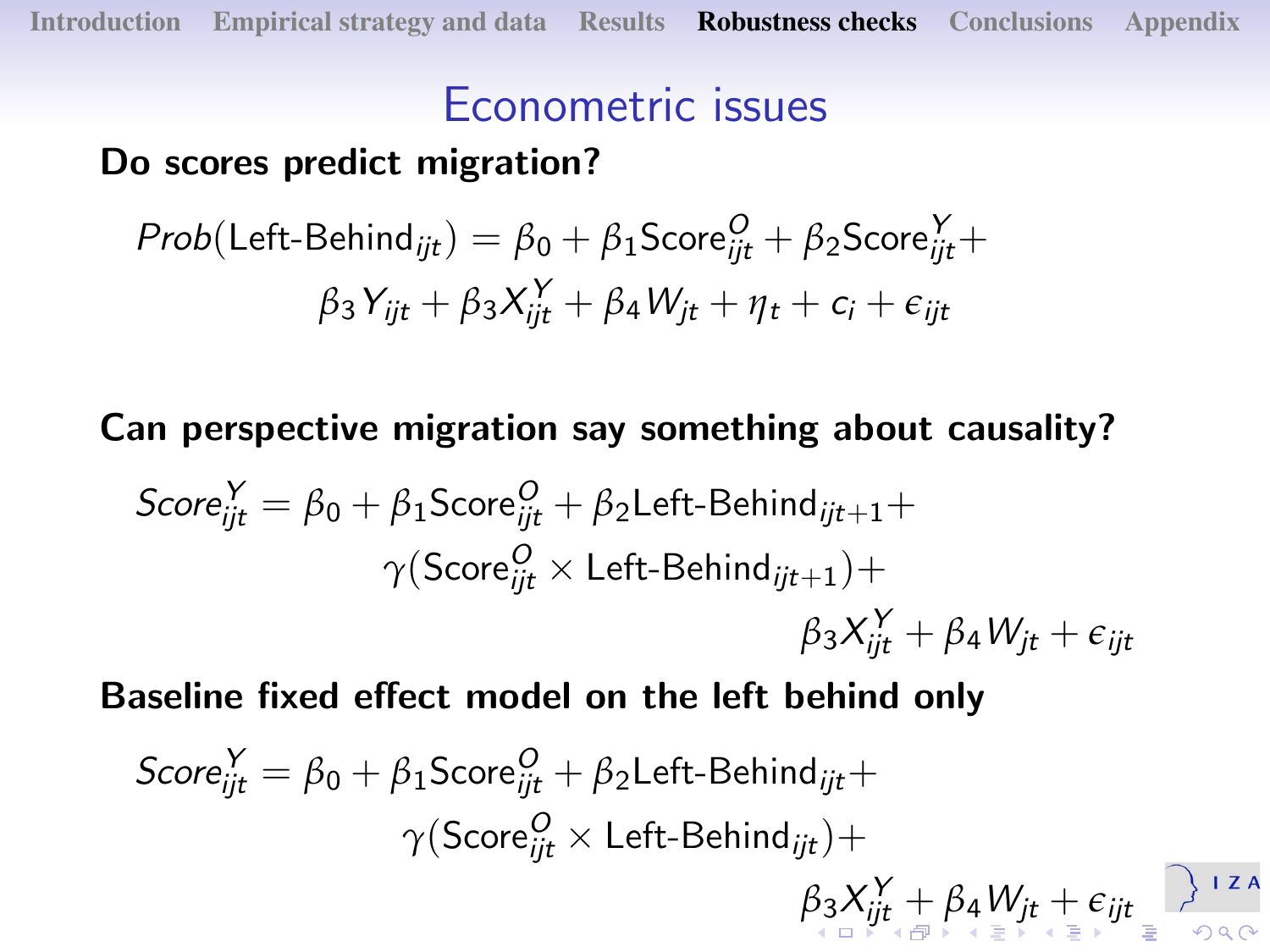## Probability of Being Left Behind and School Performance, OLS, FE, Perspective Migrants

|                  | OLS Ch      | OLS Ma   | FE Ch    | FE Ma    | Perspective Mig - Ch | Perspective Mig - Ma |
|------------------|-------------|----------|----------|----------|----------------------|----------------------|
| Own score        | $-0.511***$ | $-0.230$ | $-0.115$ | $-0.257$ | $-0.435*$            | $-0.047$             |
|                  | (0.171)     | (0.160)  | (0.155)  | (0.192)  | (0.231)              | (0.228)              |
| Score $_{ijt}^O$ | 0.216       | 0.144    | $-0.066$ | $-0.013$ | 0.295                | 0.194                |
|                  | (0.160)     | (0.150)  | (0.131)  | (0.109)  | (0.212)              | (0.216)              |
| $R^2$            | 0.27        | 0.26     | 0.09     | 0.10     | 0.22                 | 0.21                 |
| N                | 674         | 674      | 674      | 674      | 337                  | 337                  |

<span id="page-21-0"></span>(ロ) (御) (君) (君) (君) 君 のぬの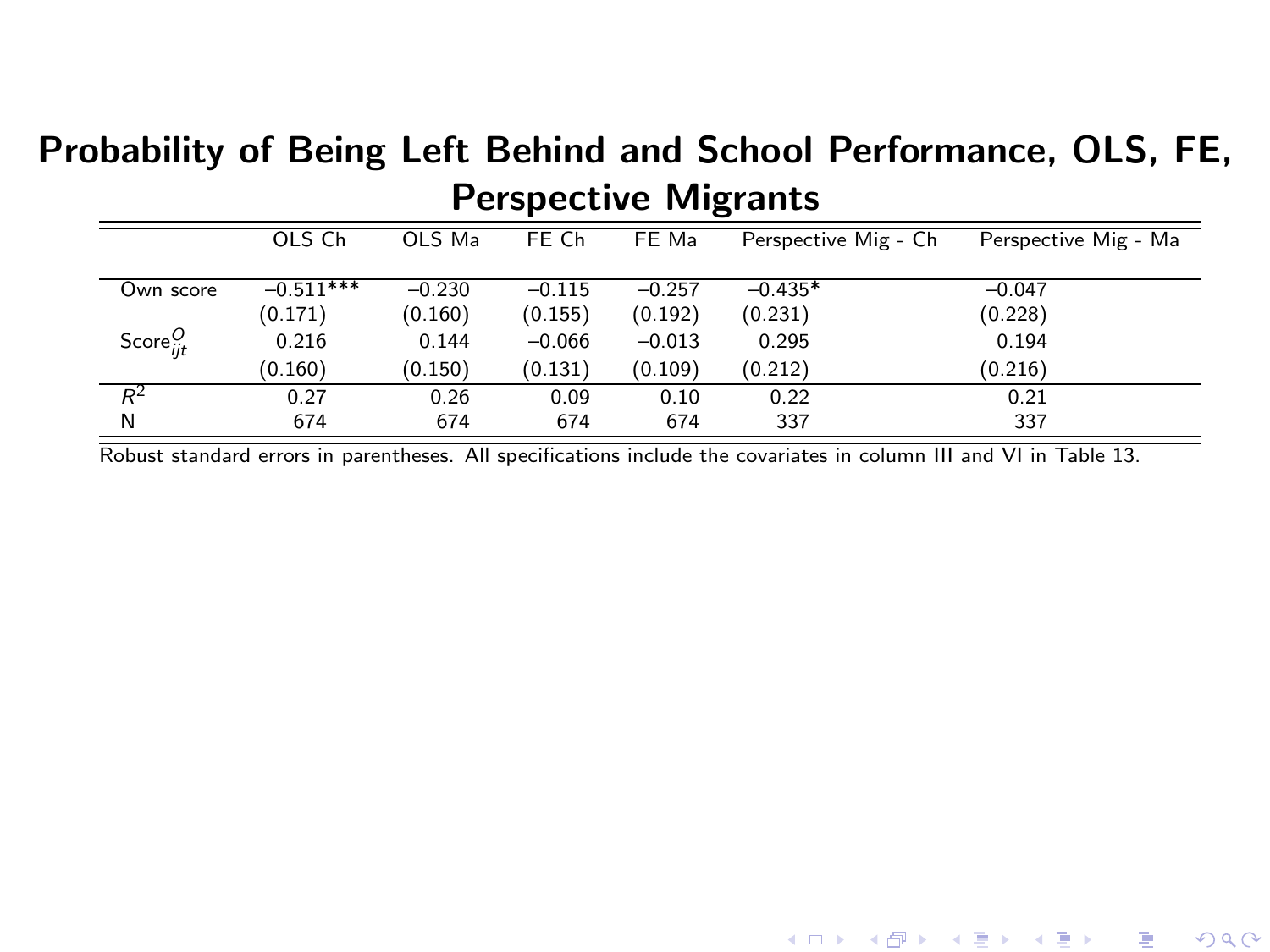|                                                                                | Chinese    | Chinese    | Chinese     | Math       | Math       | Math       |
|--------------------------------------------------------------------------------|------------|------------|-------------|------------|------------|------------|
| Score $_{ijt}^O$                                                               | $0.320***$ | $0.336***$ | $0.338***$  | $0.394***$ | $0.397***$ | $0.401***$ |
|                                                                                | (0.091)    | (0.084)    | (0.086)     | (0.069)    | (0.070)    | (0.070)    |
| Left-Behind $_{iit+1}$ (D)                                                     | $-0.252**$ | $-0.252**$ | $-0.249**$  | $-0.081$   | $-0.077$   | $-0.060$   |
|                                                                                | (0.112)    | (0.114)    | (0.112)     | (0.080)    | (0.082)    | (0.082)    |
| Left-Behind <sub>iit+1</sub> $\times$ Score <sup><i>O</i></sup> <sub>iit</sub> | $0.306**$  | $0.296**$  | $0.302**$   | 0.101      | 0.087      | 0.069      |
|                                                                                | (0.140)    | (0.143)    | (0.142)     | (0.096)    | (0.099)    | (0.098)    |
| Male (D)                                                                       | $-0.001$   | $-0.002$   | $-0.003$    | 0.009      | 0.009      | 0.009      |
|                                                                                | (0.011)    | (0.011)    | (0.011)     | (0.012)    | (0.012)    | (0.012)    |
| Age                                                                            | 0.001      | $-0.001$   | $-0.002$    | 0.001      | 0.001      | 0.001      |
|                                                                                | (0.004)    | (0.004)    | (0.004)     | (0.004)    | (0.004)    | (0.004)    |
| Number of siblings                                                             | $-0.013$   | $-0.012$   | $-0.014$    | $-0.015*$  | $-0.016**$ | $-0.017**$ |
|                                                                                | (0.008)    | (0.008)    | (0.009)     | (0.008)    | (0.008)    | (0.009)    |
| Age at entry                                                                   | $-0.020**$ | $-0.023**$ | $-0.030***$ | $-0.016*$  | $-0.019**$ | $-0.023**$ |
|                                                                                | (0.009)    | (0.009)    | (0.010)     | (0.009)    | (0.009)    | (0.011)    |
| Boarding school                                                                | $0.022*$   | $0.026**$  | $0.034***$  | 0.008      | 0.007      | 0.016      |
|                                                                                | (0.012)    | (0.013)    | (0.013)     | (0.014)    | (0.014)    | (0.015)    |
| High quality school                                                            | 0.018      | 0.015      | 0.010       | $0.043***$ | $0.043***$ | $0.039***$ |
|                                                                                | (0.012)    | (0.012)    | (0.012)     | (0.013)    | (0.013)    | (0.014)    |
| Grade                                                                          | $-0.002$   | $-0.002$   | $-0.000$    | 0.001      | 0.001      | 0.001      |
|                                                                                | (0.004)    | (0.004)    | (0.004)     | (0.004)    | (0.004)    | (0.004)    |
| Parents controls                                                               | Ν          | Y          | Y           | Ν          | Y          | Y          |
| Household controls                                                             | Ν          | Y          | Υ           | N          | Υ          | Υ          |
| Village controls                                                               | N          | N          | Υ           | N          | N          | Υ          |
| $R^2$                                                                          | 0.36       | 0.39       | 0.44        | 0.33       | 0.33       | 0.37       |
| N                                                                              | 337        | 337        | 337         | 337        | 337        | 337        |

### Performance in Chinese and Math, Perspective Migrants

Robust standard errors in parentheses. Col VI also include province dummies.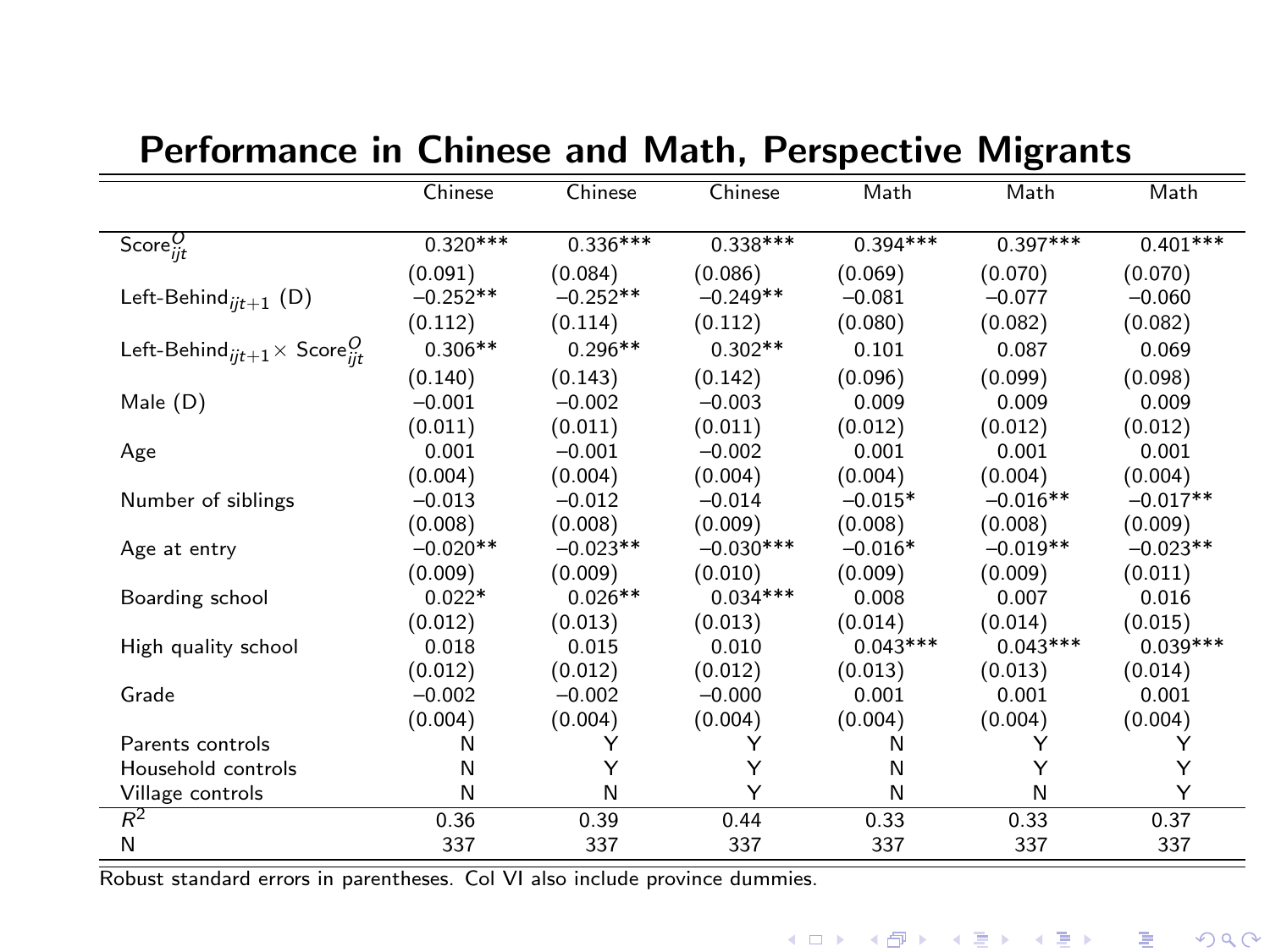### Performance in Chinese and Math, Left Behind Only

|                                                         | OLS Ch              | OLS Ma              |
|---------------------------------------------------------|---------------------|---------------------|
| Score $_{iit}^{O}$                                      | $0.478***$          | $0.522***$          |
| Left-Behind <sub>iit</sub> (D)                          | (0.120)<br>$-0.114$ | (0.099)<br>$-0.004$ |
|                                                         | (0.109)             | (0.092)             |
| Left-Behind <sub>ijt</sub> $\times$ Score $\frac{O}{i}$ | 0.148<br>(0.141)    | 0.013<br>(0.117)    |
| $R^2$                                                   | 0.48                | 0.39                |
| N                                                       | 300                 | 300                 |

Robust standard errors in parentheses. All specifications include the covariates in column III and VI in Table [13.](#page-13-0)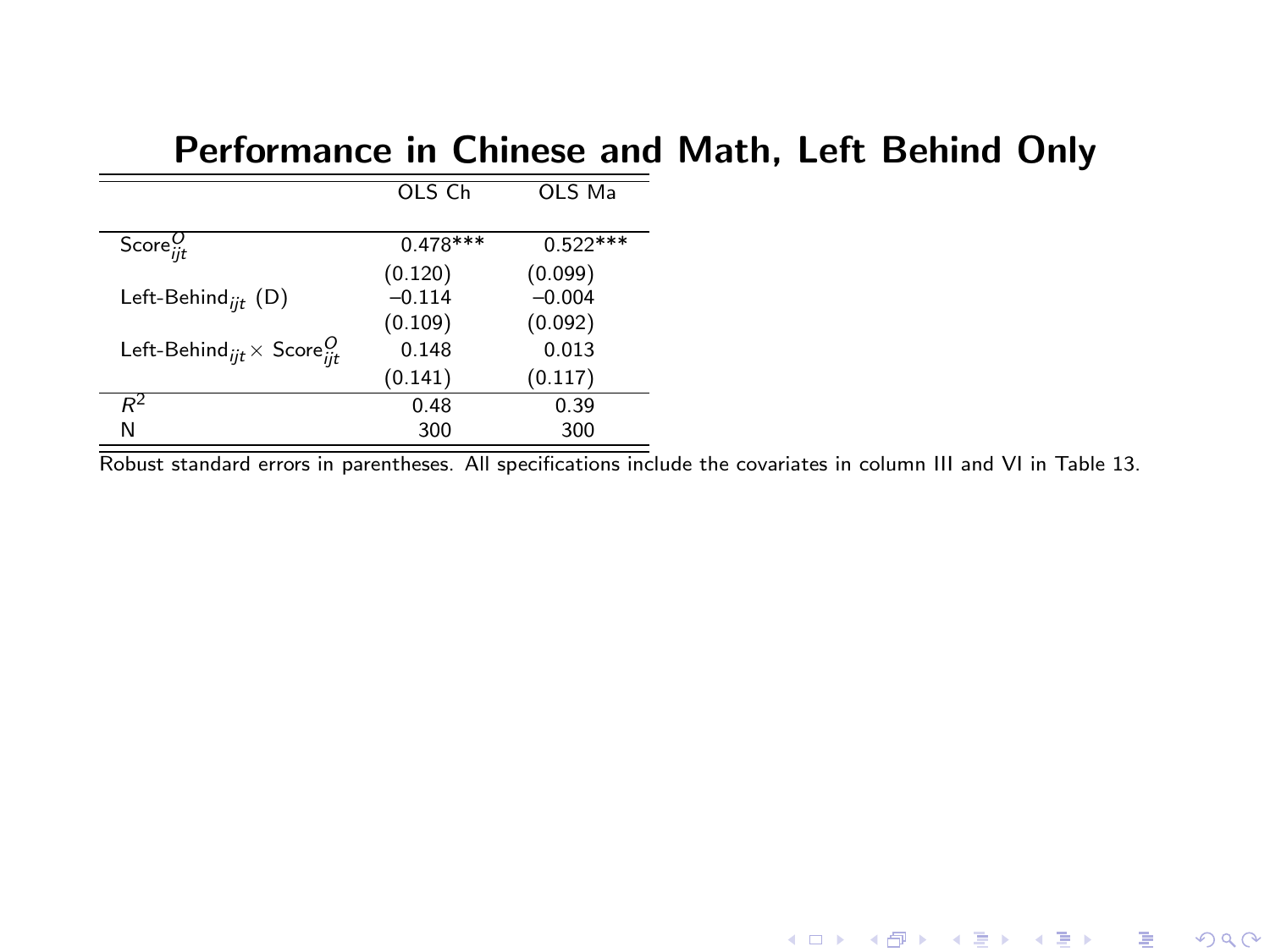## Econometric issues

Do scores predict migration? No.

Can perspective migration say something about causality? Results hold.

<span id="page-24-0"></span>Left behind only: Similar pattern (albeit not significant)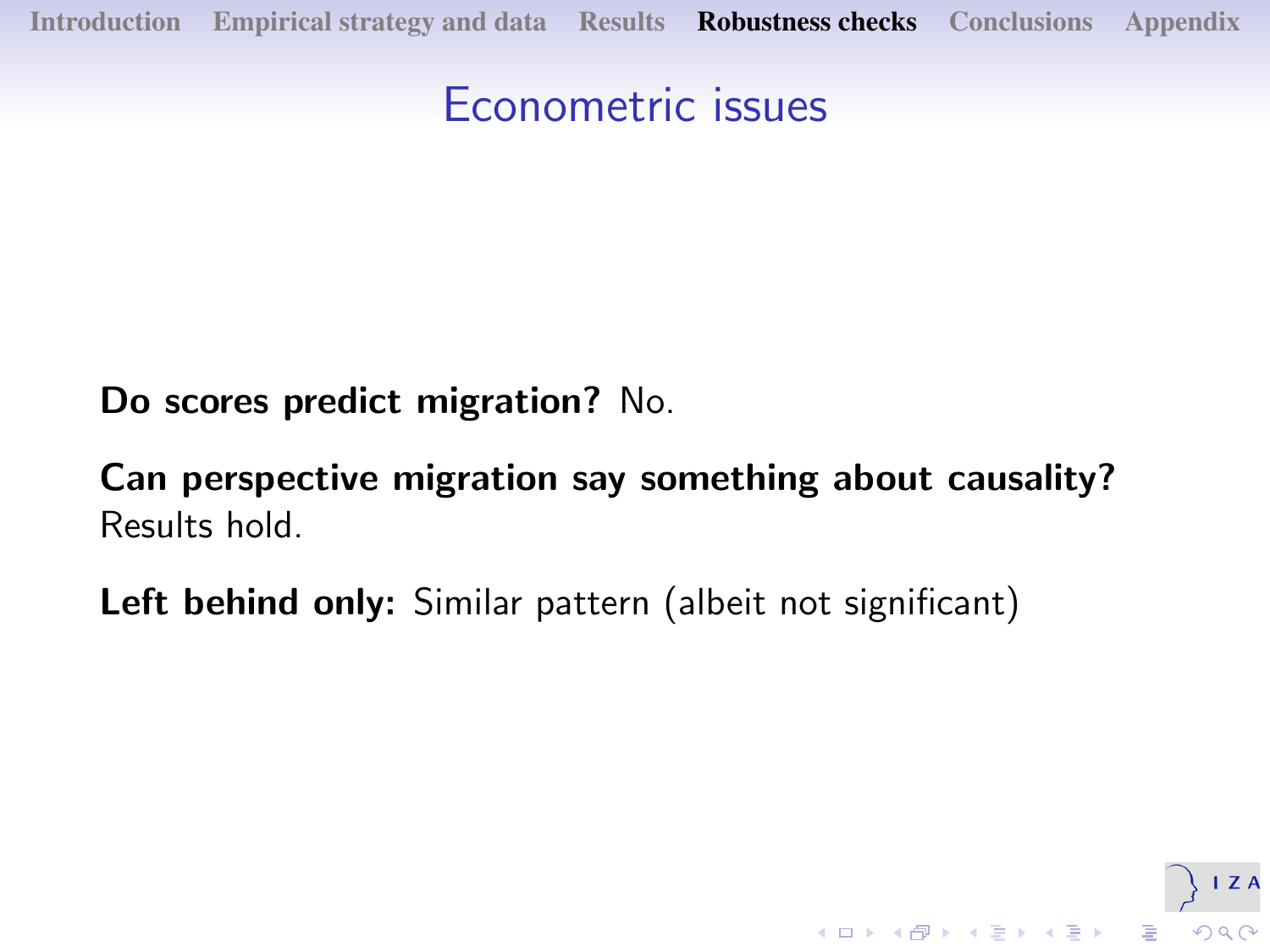# Conclusions

We have highlighted the importance of siblings influence among the left-behind:

- Consistent evidence that older siblings "influence" cognitive development of younger children in Chinese and in Math
- BUT effects are stronger among children left-behind, mainly in the acquisition of their language ability.
- <span id="page-25-0"></span>• Here the positive influence of the older sibling compensates the negative effects of being left behind

 $(1 - \epsilon)$  and  $(1 - \epsilon)$  and  $(1 - \epsilon)$ 

 $\mathbb{R}^{n-1}$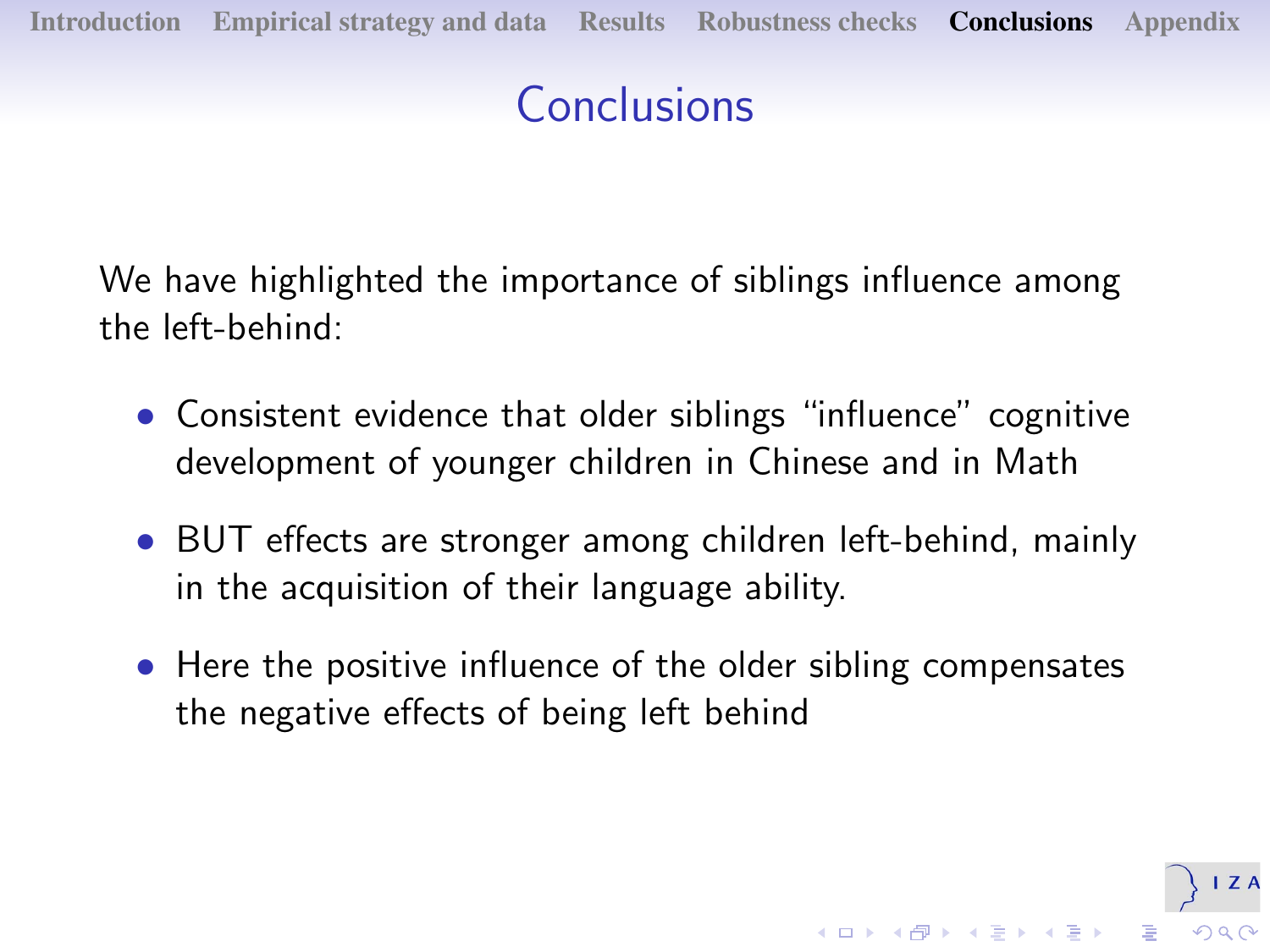# Conclusions

- Parental migration triggers changes in siblings effects
- Primarily changes occur through the "nurturing" role of older sisters who substitute parents in caregiving activities of younger siblings

 $\left\{ \begin{array}{ccc} 1 & 0 & 0 \\ 0 & 1 & 0 \\ 0 & 0 & 0 \\ 0 & 0 & 0 \\ 0 & 0 & 0 \\ 0 & 0 & 0 \\ 0 & 0 & 0 \\ 0 & 0 & 0 \\ 0 & 0 & 0 \\ 0 & 0 & 0 \\ 0 & 0 & 0 \\ 0 & 0 & 0 \\ 0 & 0 & 0 \\ 0 & 0 & 0 \\ 0 & 0 & 0 & 0 \\ 0 & 0 & 0 & 0 \\ 0 & 0 & 0 & 0 \\ 0 & 0 & 0 & 0 & 0 \\ 0 & 0 & 0 & 0 & 0 \\ 0 & 0 & 0 & 0 & 0 \\ 0$ 

 $\mathbb{R}^{n-1}$  $2990$ 

• Importance of peer effects to smooth across households negative impacts of migration on low ability children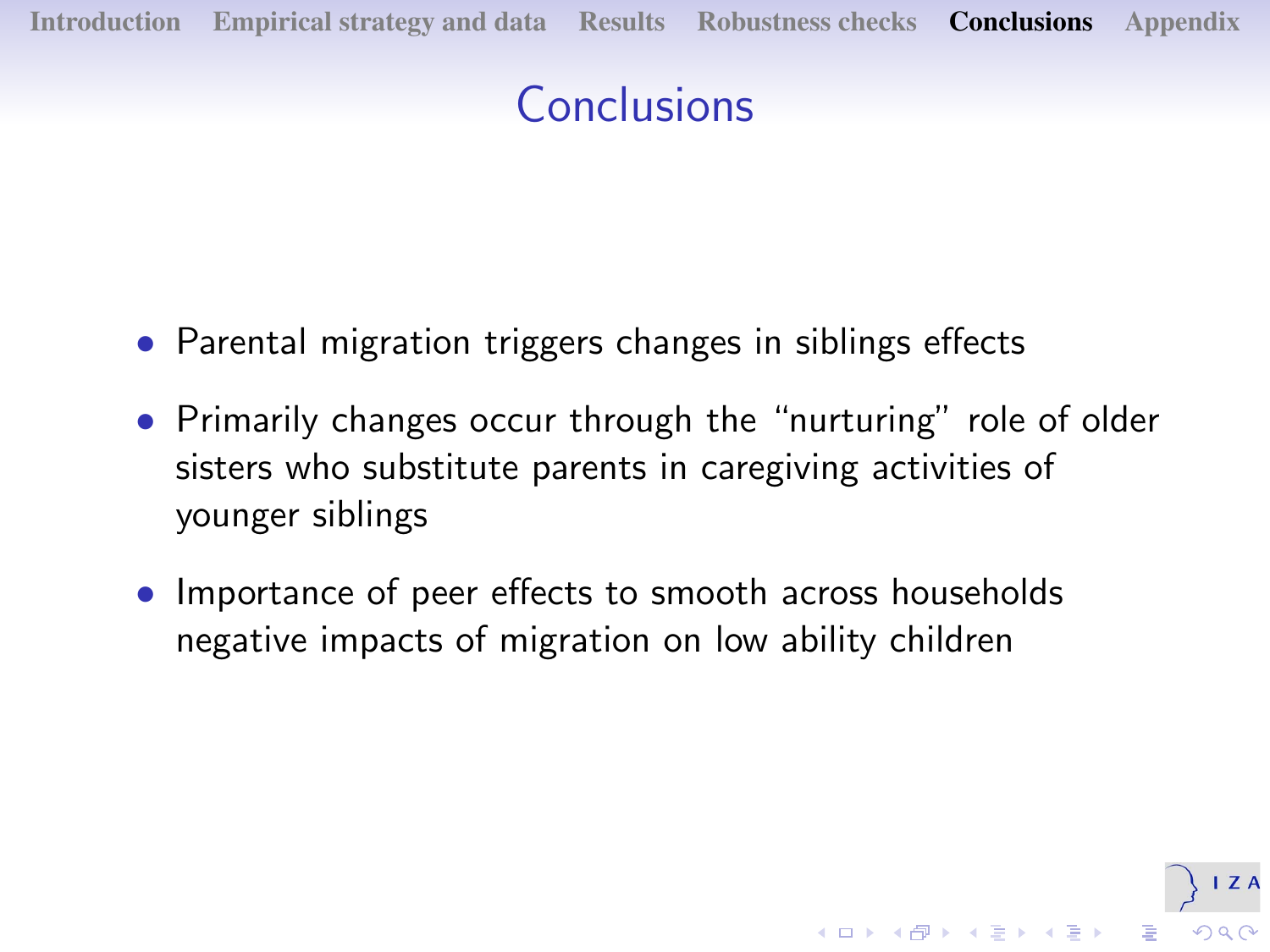[Introduction](#page-1-0) [Empirical strategy and data](#page-4-0) [Results](#page-9-0) [Robustness checks](#page-19-0) [Conclusions](#page-25-0) [Appendix](#page-27-0)

# <span id="page-27-0"></span>Appendix

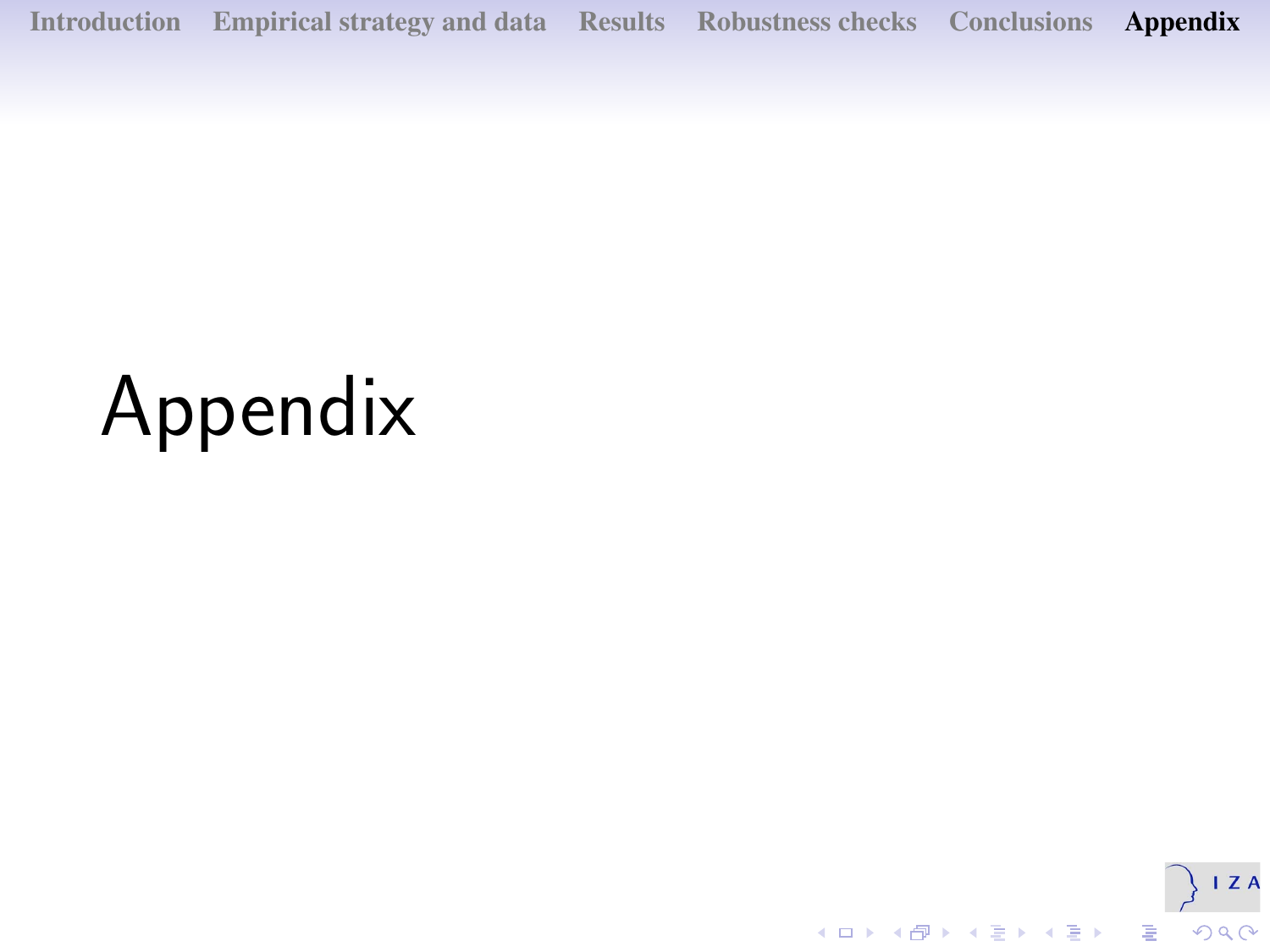|                                                               | Chinese Sc. $- <$ Gr.3 | Chinese Sc. $ >$ Gr.3 | Math Sc. $- <$ Gr.3 | Math Sc. $-$ >Gr.3 |
|---------------------------------------------------------------|------------------------|-----------------------|---------------------|--------------------|
| Score $_{ijt}^{U}$                                            | $-0.055$               | $0.284***$            | $-0.002$            | $0.304***$         |
|                                                               | (0.242)                | (0.099)               | (0.156)             | (0.092)            |
| Left-Behind <sub>iit</sub> (D)                                | $-0.187$               | $-0.387**$            | $-0.041$            | $-0.077$           |
|                                                               | (0.235)                | (0.149)               | (0.189)             | (0.112)            |
| Left-Behind <sub>iit</sub> $\times$ Score <sup><i>O</i></sup> | 0.209                  | $0.502***$            | 0.048               | 0.068              |
|                                                               | (0.290)                | (0.189)               | (0.221)             | (0.138)            |
| $R^2$                                                         | 0.24                   | 0.38                  | 0.19                | 0.22               |
| N                                                             | 228                    | 446                   | 228                 | 446                |

#### Performance in Chinese and Math, fixed effects - by grade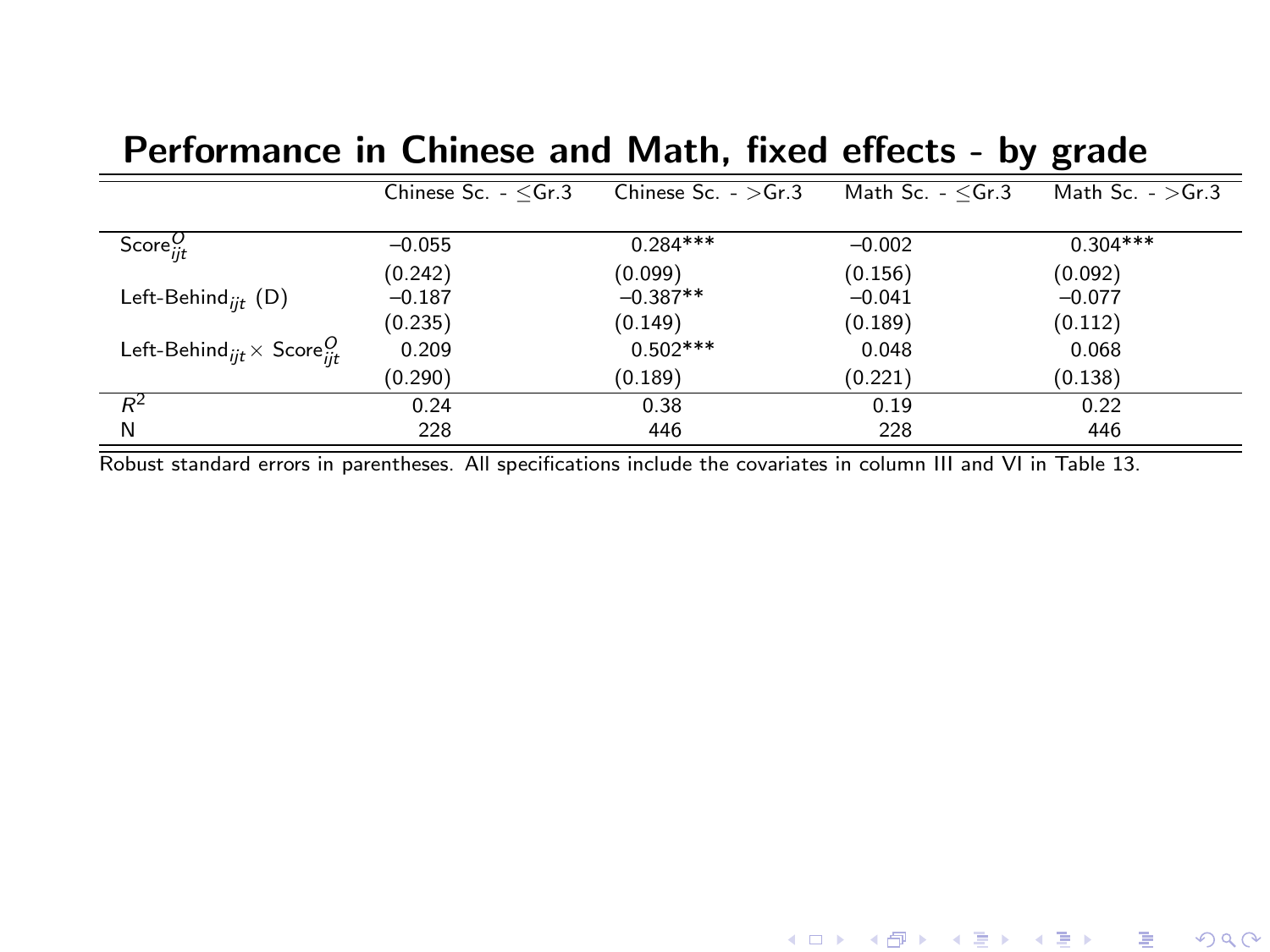#### Performance in Chinese and Math, fixed effects - by Age Distance

|                                                          | Chinese Sc. - Age $D \le 5$ | Chinese Sc. - Age $D \ge 5$ | Math Sc. - Age $D \le 5$ | Math Sc. - |
|----------------------------------------------------------|-----------------------------|-----------------------------|--------------------------|------------|
|                                                          |                             |                             |                          |            |
| Score $_{iit}^{O}$                                       | $0.245**$                   | 0.108                       | $0.294***$               | 0.081      |
|                                                          | (0.108)                     | (0.085)                     | (0.106)                  | (0.088)    |
| Left-Behind <sub>iit</sub> $(D)$                         | $-0.334***$                 | $-0.505**$                  | $-0.041$                 | $-0.406**$ |
|                                                          | (0.106)                     | (0.240)                     | (0.121)                  | (0.186)    |
| Left-Behind <sub>ijt</sub> $\times$ Score <sub>iit</sub> | $0.398***$                  | $0.637**$                   | 0.028                    | $0.423**$  |
|                                                          | (0.133)                     | (0.303)                     | (0.146)                  | (0.198)    |
| $R^2$                                                    | 0.25                        | 0.49                        | 0.17                     | 0.45       |
| N                                                        | 512                         | 162                         | 512                      | 162        |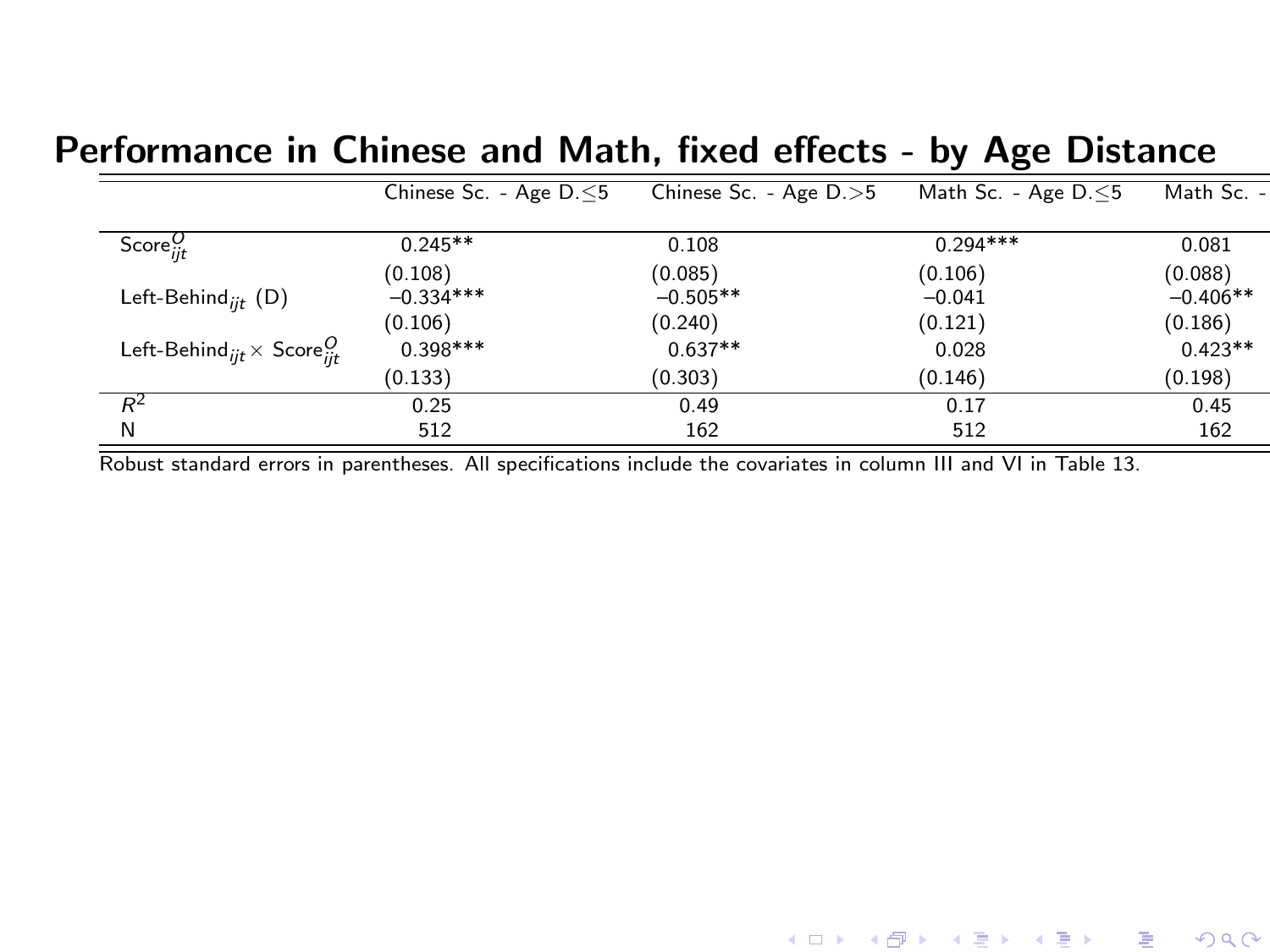#### Performance in Chinese and Math, fixed effects - by migration history

|                                                        | Migrated before | Did not Migrate before | Migrated before | Did not Migrate before |
|--------------------------------------------------------|-----------------|------------------------|-----------------|------------------------|
|                                                        |                 |                        |                 |                        |
| Score $_{iit}^{O}$                                     | $0.196**$       | 0.281                  | $0.232***$      | $0.368**$              |
|                                                        | (0.086)         | (0.214)                | (0.084)         | (0.165)                |
| Left-Behind <sub>iit</sub> (D)                         | $-0.189$        | $-0.474**$             | $-0.107$        | $-0.108$               |
|                                                        | (0.116)         | (0.198)                | (0.146)         | (0.166)                |
| Left-Behind <sub>ijt</sub> $\times$ Score $_{iit}^{O}$ | 0.235           | $0.535**$              | 0.119           | 0.035                  |
|                                                        | (0.149)         | (0.239)                | (0.168)         | (0.187)                |
| $R^2$                                                  | 0.13            | 0.55                   | 0.14            | 0.45                   |
| N                                                      | 500             | 174                    | 500             | 174                    |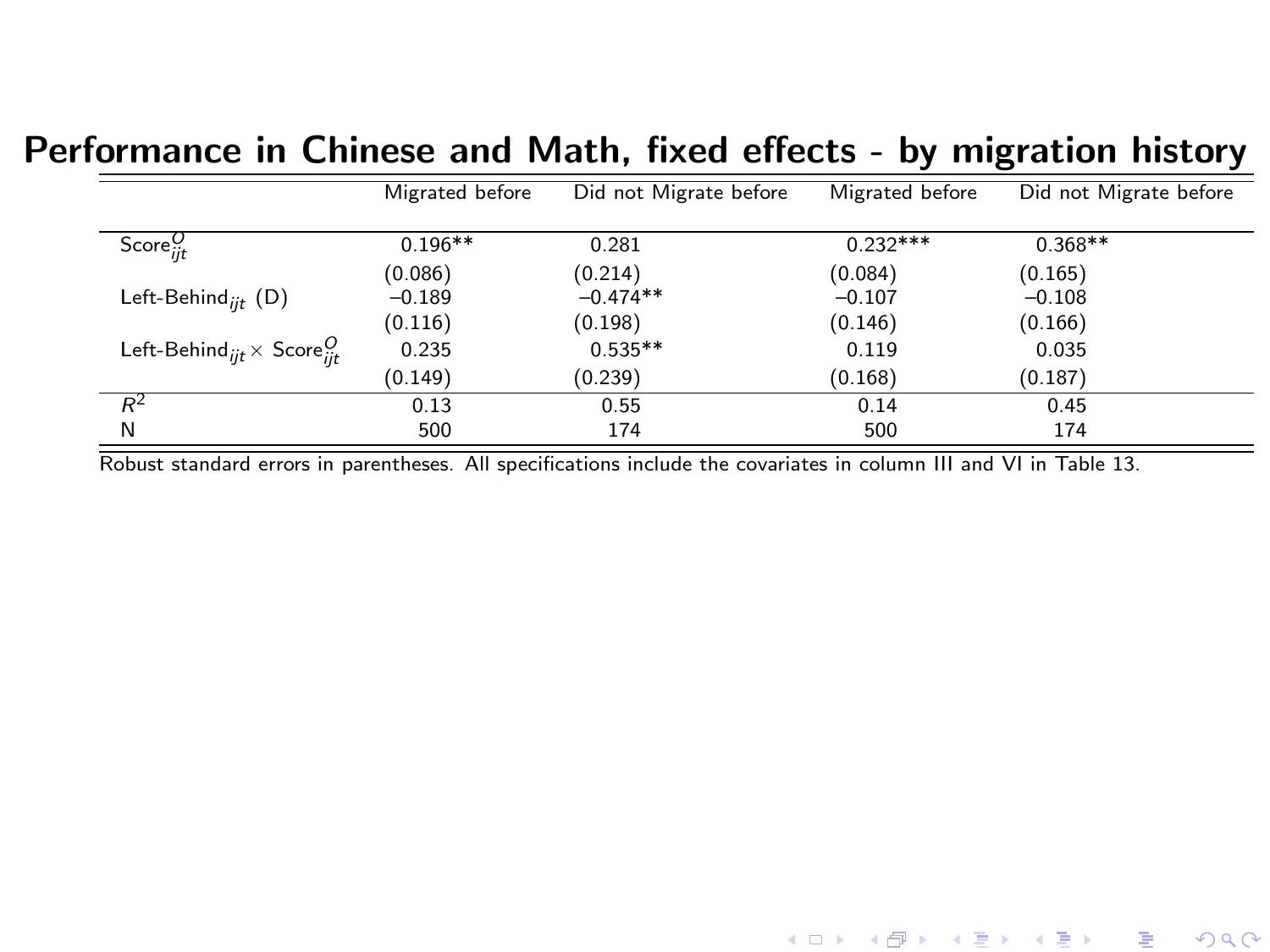## Comparison OLS-FE Models, Chinese Performance

|                                                        | OLS-I      | FE-I       | OLS-II      | FE-II    | $OLS-III$  | FE-III      |
|--------------------------------------------------------|------------|------------|-------------|----------|------------|-------------|
|                                                        |            |            |             |          |            |             |
| Score $_{ijt}^{O}$                                     | $0.457***$ | $0.374***$ |             |          | $0.382***$ | $0.219***$  |
|                                                        | (0.061)    | (0.105)    |             |          | (0.066)    | (0.084)     |
| Left-Behind <sub>iit</sub> (D)                         |            |            | $-0.028***$ | $-0.021$ | $-0.183**$ | $-0.360***$ |
|                                                        |            |            | (0.010)     | (0.021)  | (0.085)    | (0.121)     |
| Left-Behind <sub>ijt</sub> $\times$ Score $_{iit}^{O}$ |            |            |             |          | $0.205*$   | $0.443***$  |
|                                                        |            |            |             |          | (0.106)    | (0.152)     |
| $R^2$                                                  | 0.37       | 0.20       | 0.16        | 0.04     | 0.39       | 0.26        |
| N                                                      | 674        | 674        | 674         | 674      | 674        | 674         |

Robust standard errors in parentheses. All specifications include the covariates in column III and VI in Table [13.](#page-13-0)

(ロ) (御) (君) (君) (君) 君 のぬの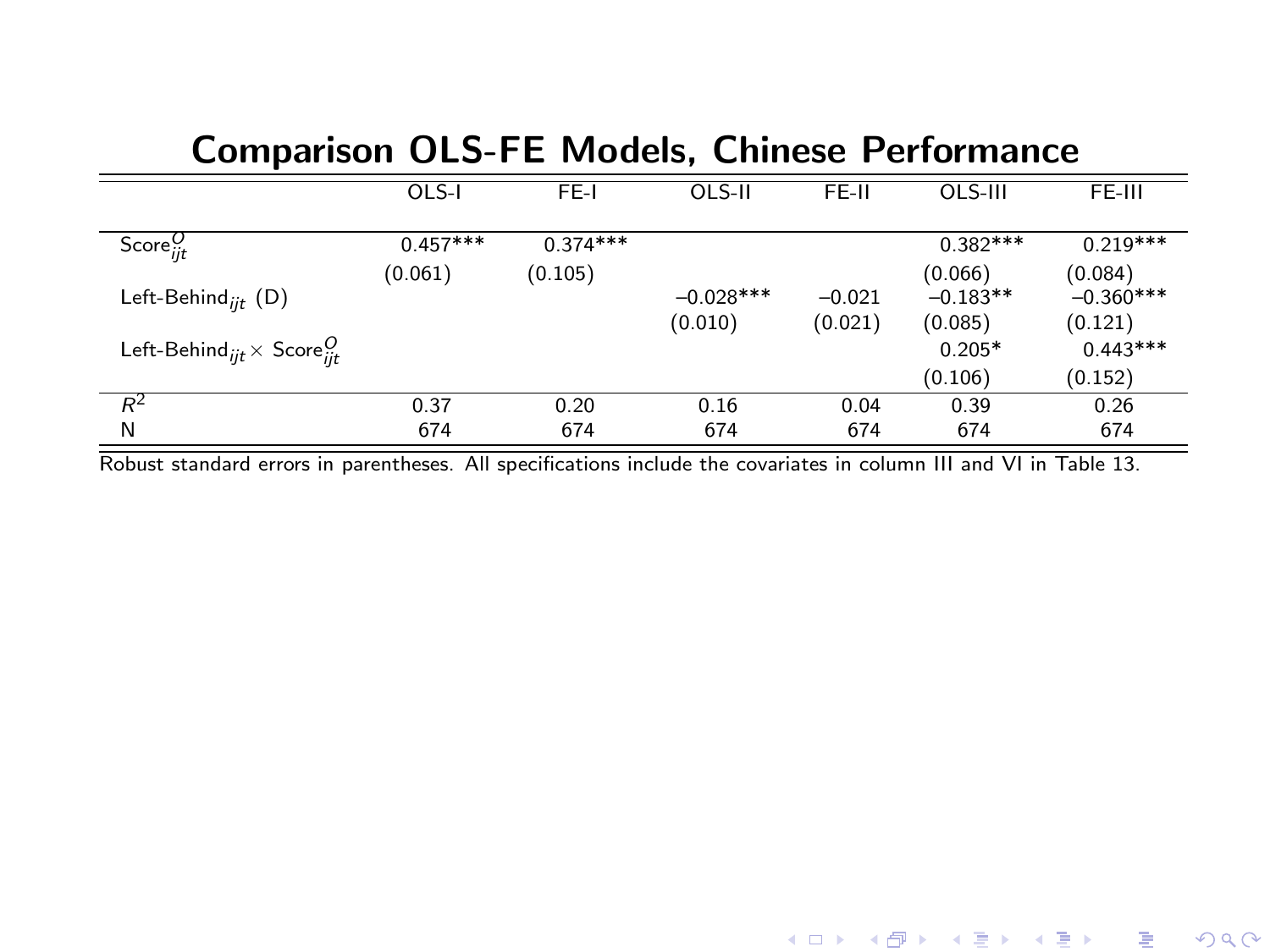| Comparison ULS-FE Models, Math Performance                    |            |            |          |          |            |            |
|---------------------------------------------------------------|------------|------------|----------|----------|------------|------------|
|                                                               | OLS-I      | FE-I       | OLS-II   | FE-II    | OLS-III    | FE-III     |
| Score $_{iit}^{U}$                                            | $0.354***$ | $0.287***$ |          |          | $0.371***$ | $0.253***$ |
|                                                               | (0.053)    | (0.065)    |          |          | (0.047)    | (0.077)    |
| Left-Behind <sub>iit</sub> (D)                                |            |            | $-0.011$ | $-0.036$ | $-0.122**$ | $-0.118$   |
|                                                               |            |            | (0.011)  | (0.026)  | (0.062)    | (0.104)    |
| Left-Behind <sub>iit</sub> $\times$ Score <sup><i>O</i></sup> |            |            |          |          | $0.139*$   | 0.108      |
|                                                               |            |            |          |          | (0.074)    | (0.118)    |
| $R^2$                                                         | 0.29       | 0.15       | 0.17     | 0.05     | 0.35       | 0.16       |
| N                                                             | 674        | 674        | 674      | 674      | 674        | 674        |

## Comparison OLS-FE Models, Math Performance

Robust standard errors in parentheses. All specifications include the covariates in column III and VI in Table [13.](#page-13-0)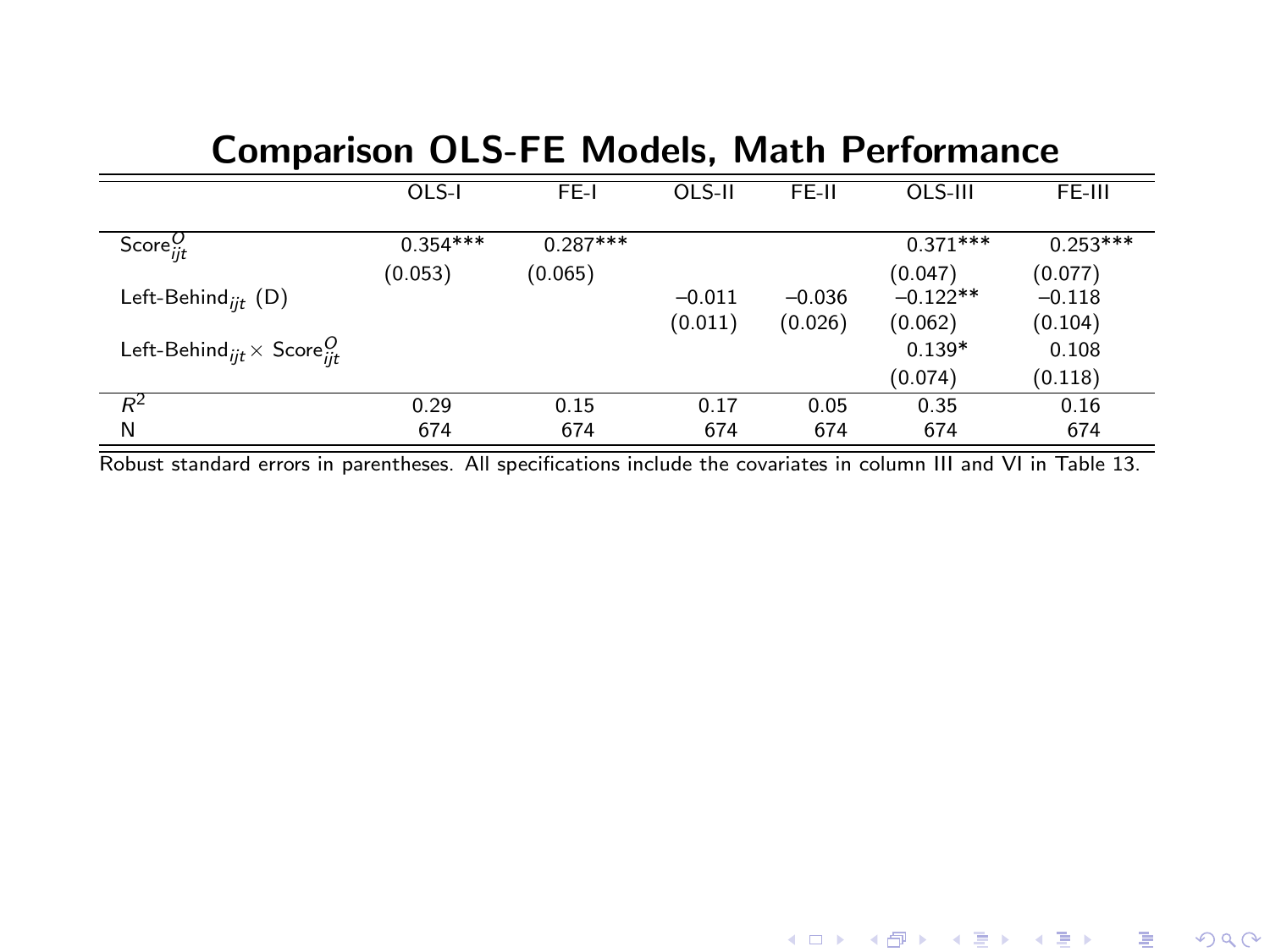#### Performance in Chinese and Math, fixed effects - by education of father

|                                                      | Father HE - Ch | Father LE - Ch | Father HE - Ma | Father LE - Ma |
|------------------------------------------------------|----------------|----------------|----------------|----------------|
|                                                      |                |                |                |                |
| Score $_{ijt}^{U}$                                   | $0.264***$     | 0.004          | $0.271***$     | 0.150          |
|                                                      | (0.091)        | (0.227)        | (0.083)        | (0.166)        |
| Left-Behind <sub>iit</sub> $(D)$                     | $-0.309*$      | $-0.545***$    | $-0.058$       | $-0.452*$      |
|                                                      | (0.169)        | (0.194)        | (0.102)        | (0.245)        |
| Left-Behind <sub>ijt</sub> $\times$ Score $_{iit}^O$ | $0.377*$       | $0.674***$     | 0.006          | $0.583**$      |
|                                                      | (0.210)        | (0.240)        | (0.122)        | (0.281)        |
| $R^2$                                                | 0.27           | 0.26           | 0.19           | 0.30           |
| N                                                    | 473            | 201            | 473            | 201            |

Robust standard errors in parentheses. All specifications include the covariates in column III and VI in Table [13.](#page-13-0)